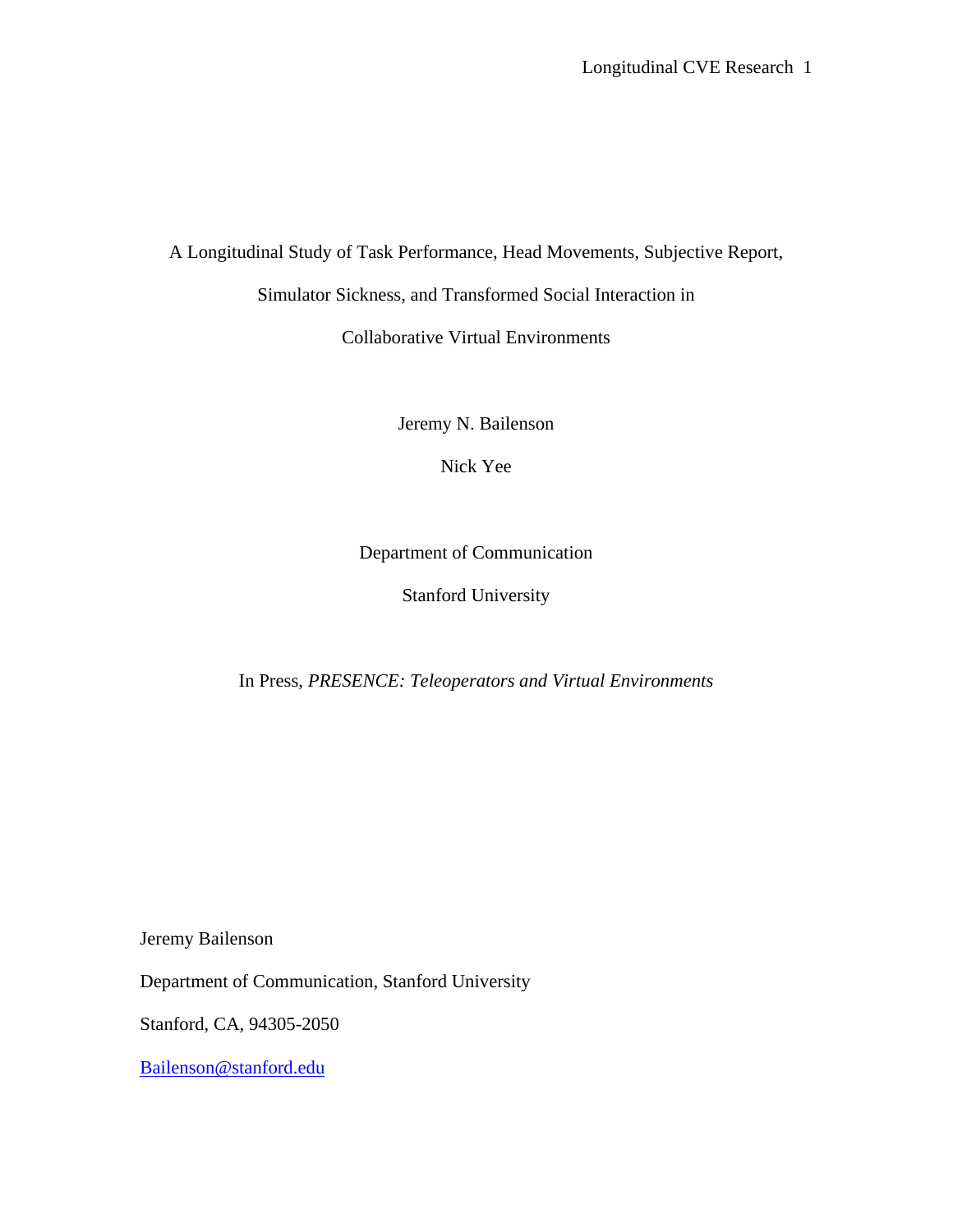#### Abstract

Empirical research on human behavior in collaborative virtual environments (CVEs) is in its infancy. Historically, one of the more valuable tools social scientists have used to evaluate new forms of media is longitudinal studies that examine user behavior over an extended period of time. In the current study, three triads of participants came to the lab for 15 sessions over a ten week period to collaborate for approximately 45 minutes per session. We examined nonverbal behavior, task performance on verbal tasks, and subjective ratings of presence, copresence, simulator sickness, and entitativity over time. Furthermore, we examined two types of transformed social interaction: nonverbal mimicry and facial similarity. Results demonstrated substantial differences in task performance, subjective ratings, nonverbal behavior, and simulator sickness over time as participants became familiar with the system. Furthermore, transforming avatar appearance to increase facial similarity sometimes improved task performance. We discuss implications for research on CVEs.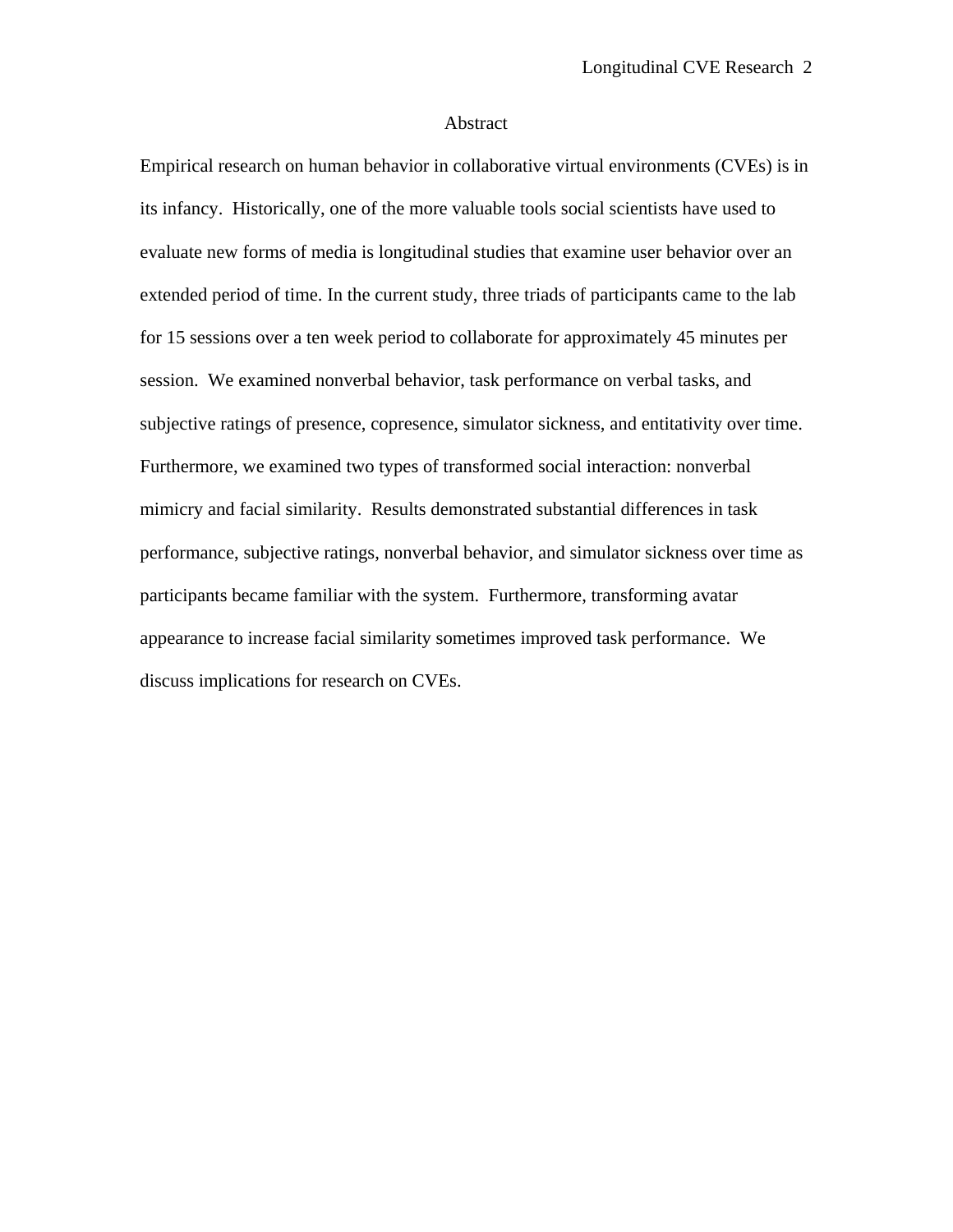#### Introduction

Researchers in communication, computer science, and psychology are beginning to dedicate serious research efforts towards developing and understanding collaborative virtual environments (CVEs). CVEs are systems which allow geographically separated individuals to interact with one another via digital avatars which are rendered to look and behave consistently with their human counterparts, whose behaviors are measured by various forms of tracking equipment in real-time. Many researchers are optimistic that CVEs will have the unique ability to overcome problems associated with traditional teleconferencing equipment (Lanier, 2001) such as transmission delays and eye-contact problems resulting from the difficulty of dynamic camera placement.

Given that the study of CVEs is a relatively new endeavor, existing research on user behavior in CVEs is in its infancy. While a number of empirical studies examine task performance and quality of experience in CVEs, without exception, all of these studies examine experimental participants for whom the experiment itself is largely the first time they have experienced a CVE. Even the few studies which have utilized people with CVE experience did not systematically track those users' learning and adjustments to the extremely novel technology over time.

 CVE studies typically focus on how presence, co-presence and task performance are influenced by particular aspects of the CVE, such as embodiment (Benford, Bowers, Fahlen, Greenhalgh, & Snowdon, 1995), awareness (Benford et al., 1995; Dourish & Bellotti, 1992), avatar realism (Casanueva & Blake, 2000), the presence of eye contact (Bailenson, Beall, & Blascovich 2002; Garau et al., 2003) or whether the CVE is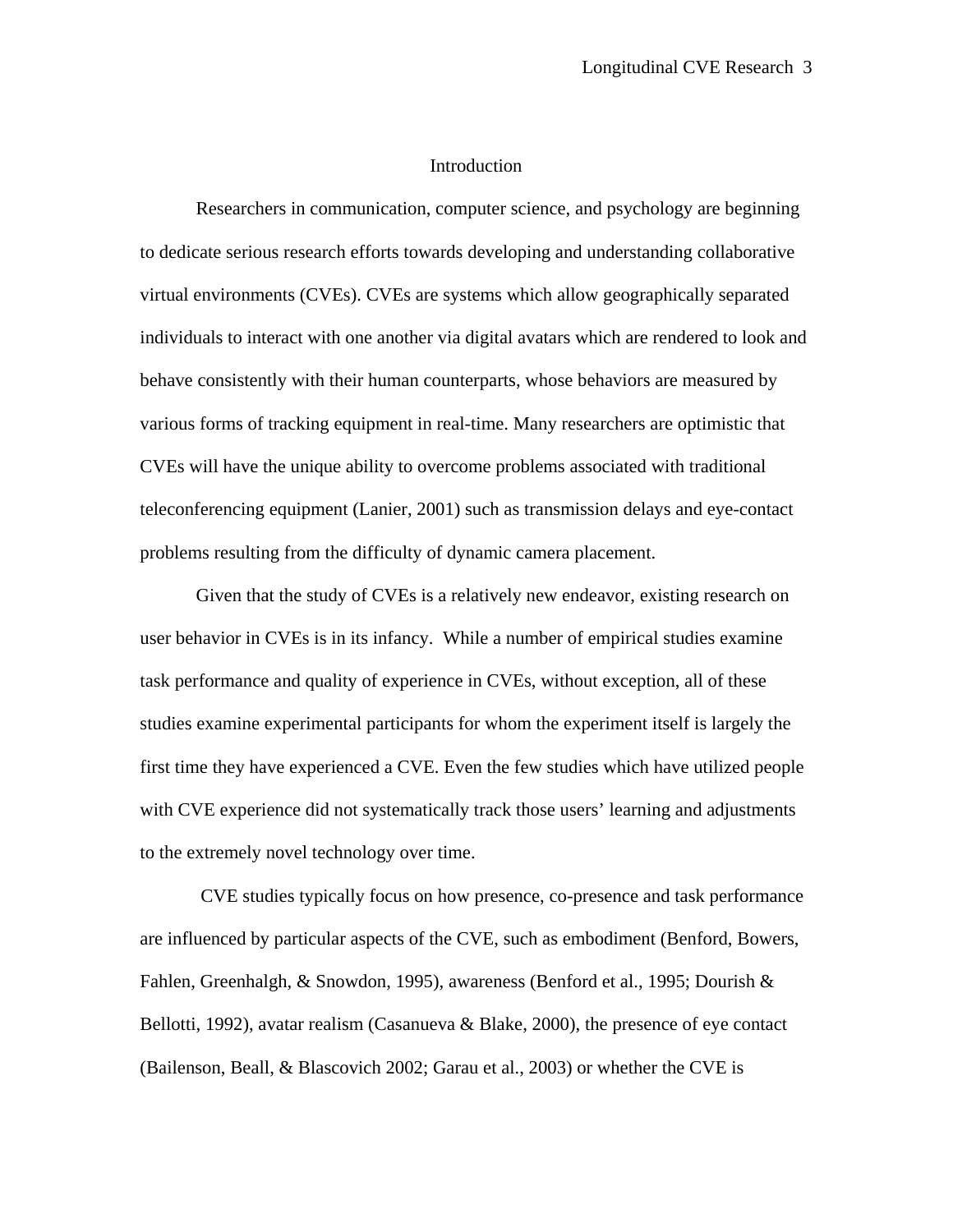multiscale or not (Zhang & Furnas, 2002). Others have focused on social processes in CVEs, for example, formation of trust in persistent online virtual worlds (Schroeder  $\&$ Axelsson, 2000; Yee, in press) and how immersion might confer leadership (Steed, Slater, Sadagic, Bullock, & Tromp, 1999). Also well-known is the COVEN project that explored more technical requirements and scalability of CVEs (Normand et al., 1999).

Longitudinal research in the laboratory, that is, empirical studies which track users over extended periods of time, is rare in behavioral research largely due to the laborious nature of bringing the same people back to the lab over and over again. For example, until the seminal work of Termin (1916), people with high intelligence were regarded by the general populace as social outcasts who could not form healthy relationships with others. Only after Termin followed the social development of gifted children over time did he prove with longitudinal data that not all smart people are destined to spend their lives with only books as acquaintances. There are countless instances of longitudinal data being essential to answering behavioral science questions, especially in regards to evaluation of new media use (Huesmann, Lagerspetz, & Eron, 1984).

Consequently, in the current work, we embarked upon a longitudinal study of user behavior in CVEs. We believed that longitudinal research examining CVEs would be especially important given the novelty of the equipment and the difficulty in adjusting to immersion in a single session, and predominantly were interested in two important issues. First, we sought to examine the way in which human behavior changes over time with CVE use and experience (e.g., IJsselsteijn et al., 1997). Second, we manipulated various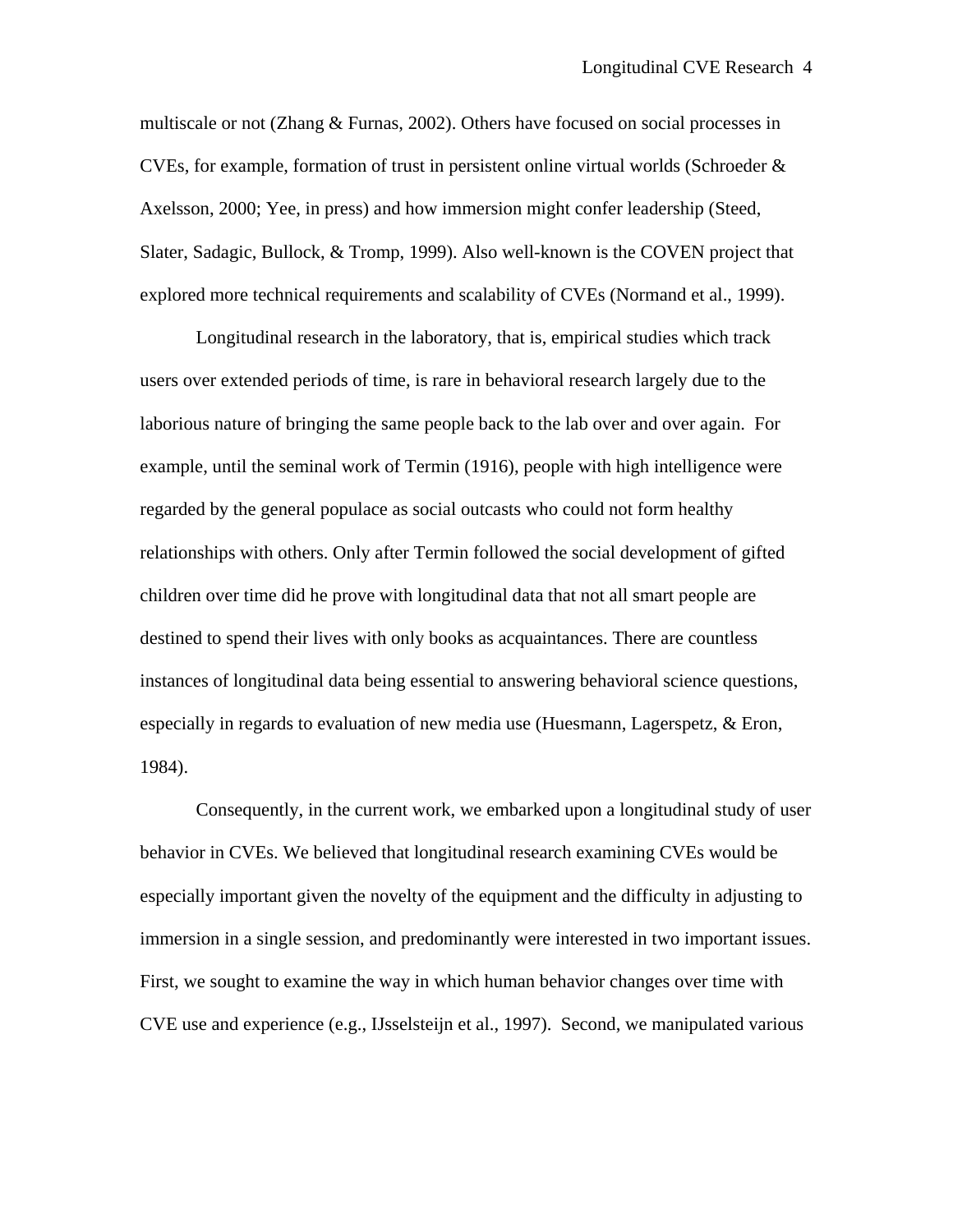types of transformed social interaction (TSI) and examined the effect of TSI on human behavior over time.

TSI is a research paradigm (Bailenson & Beall, in press; Bailenson, Beall, Loomis, Blascovich, & Turk, 2004) that examines the disjoint between human characteristics and behaviors that exist in physical space and the characteristics and behaviors that are rendered to others in a CVE. Because behaviors are tracked and rendered in CVEs, as opposed to directly transmitted via an analogue-type of information stream, interactants have the ability to filter, augment, or block their own behaviors from the eyes and ears of their conversational partners. Previous research on TSI has examined the effects of being able to look directly in the eye of more than one other person at once (Beall, Bailenson, Loomis, Blascovich, & Rex, 2003), mimicking the head movements of other interactants (Bailenson, Beall, Blascovich, Loomis, & Turk, 2004; Bailenson & Yee, 2005), and morphing the faces of interactants to absorb facial features of conversational opponents (Bailenson, Garland, Iyengar, & Yee, 2005). However, oftentimes TSI is detrimental in terms of conversational flow and interactional synchrony (Kendon, 1977), because natural movements are being replaced with algorithmic ones, destroying sensitive interplay between verbal and nonverbal cues. Consequently, we wanted to trace the adjustment to TSI algorithms over time.

In the current study, we sought to further explore the notion of using TSI specifically to instill similarity among team members. There is a wealth of research that indicates that teamwork functions better when team members are "in synch" with one another. In other words, when team members are more similar to one another, work proceeds more effectively. This effect occurs when similarity is defined in terms of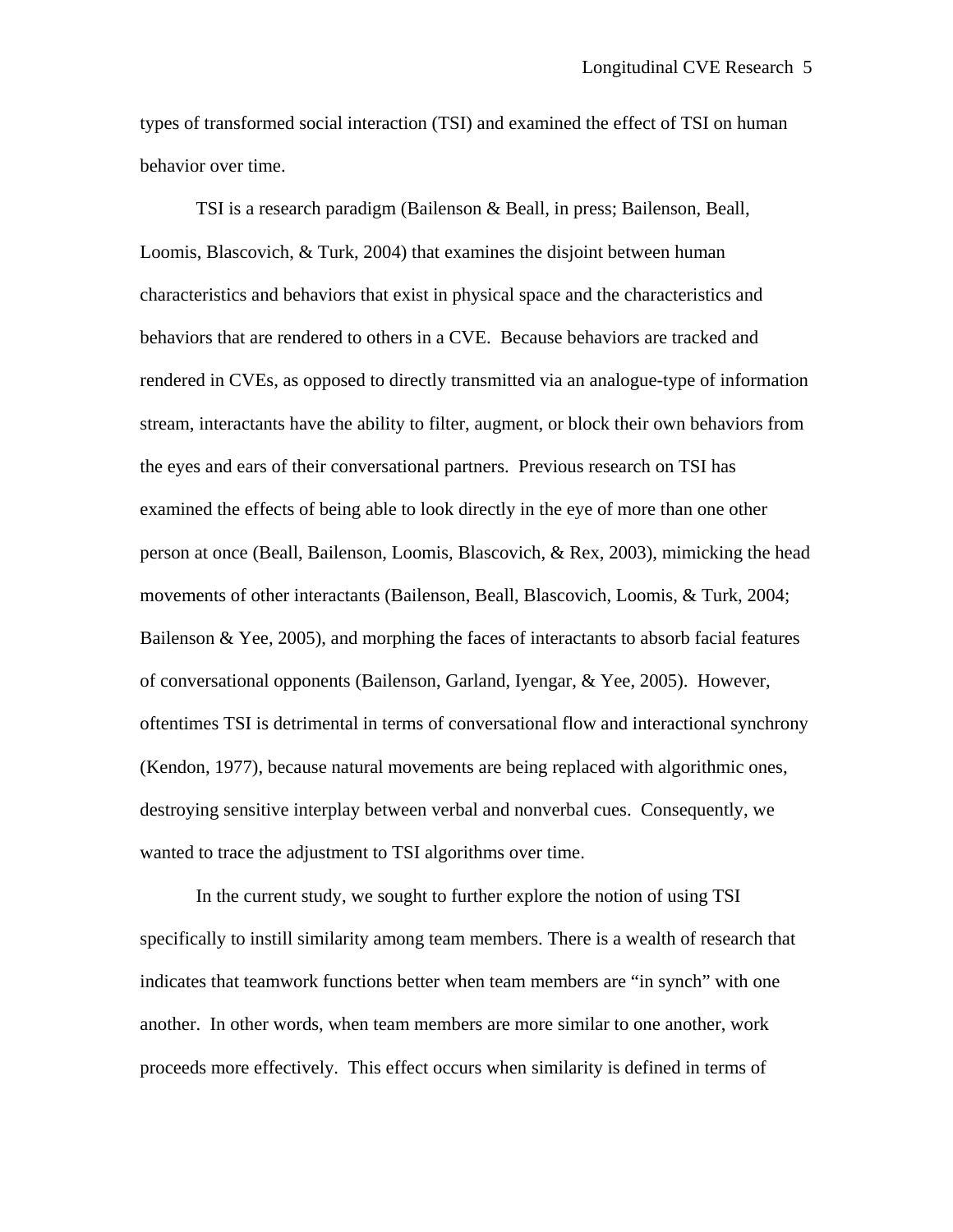demographics (Kirkman, Tesluk,  $\&$  Rosen, 2004) or in terms of personality (Reeves  $\&$ Nass, 1996). There is ample reason to believe that TSI can be used to accelerate this process of building team familiarity, comfort and similarity. We manipulated two types of TSI: behavioral team similarity and visual team similarity.

To accomplish behavioral similarity, we implemented a head-movement mimic algorithm. In other words, for each interactant in the CVE, the other two interactants' avatars in the CVE mimicked his or her head movements (regardless of the actual head movement behavior of those other two interactants). In this mimic condition, all three participants saw their team members mimic them simultaneously with a four second delay. Previous research has shown that people are more influenced by other people who mimic their language (van Baaren, Holland, Steenaert, & van Knippenberg, 2003) or their gestures (Chartrand & Bargh, 1999) than those that do not mimic them during social interaction. Moreover, this trend also occurs with digital computer agents: voice synthesizers that mimic vocal patterns (Suzuki, Takeuchi, Ishii, & Okada, 2003) as well as embodied agents in immersive virtual reality that mimic nonverbal behavior (Bailenson & Yee, 2005).

We also examined visual similarity. All interactants within the CVE had their avatar constructed to be a photographically realistic analog of their own head and face. Research in social psychology has demonstrated large-scale effects of similarity on social influence. An individual judged more similar to a given person (compared to a less similar individual) is considered more attractive (Berscheid & Walster, 1974; Shanteau & Nagy, 1979), persuasive (Byrne, 1971), is more likely to receive political support (Bailenson, Garland, Iyengar, & Yee, 2005) and is more likely to elicit altruistic helping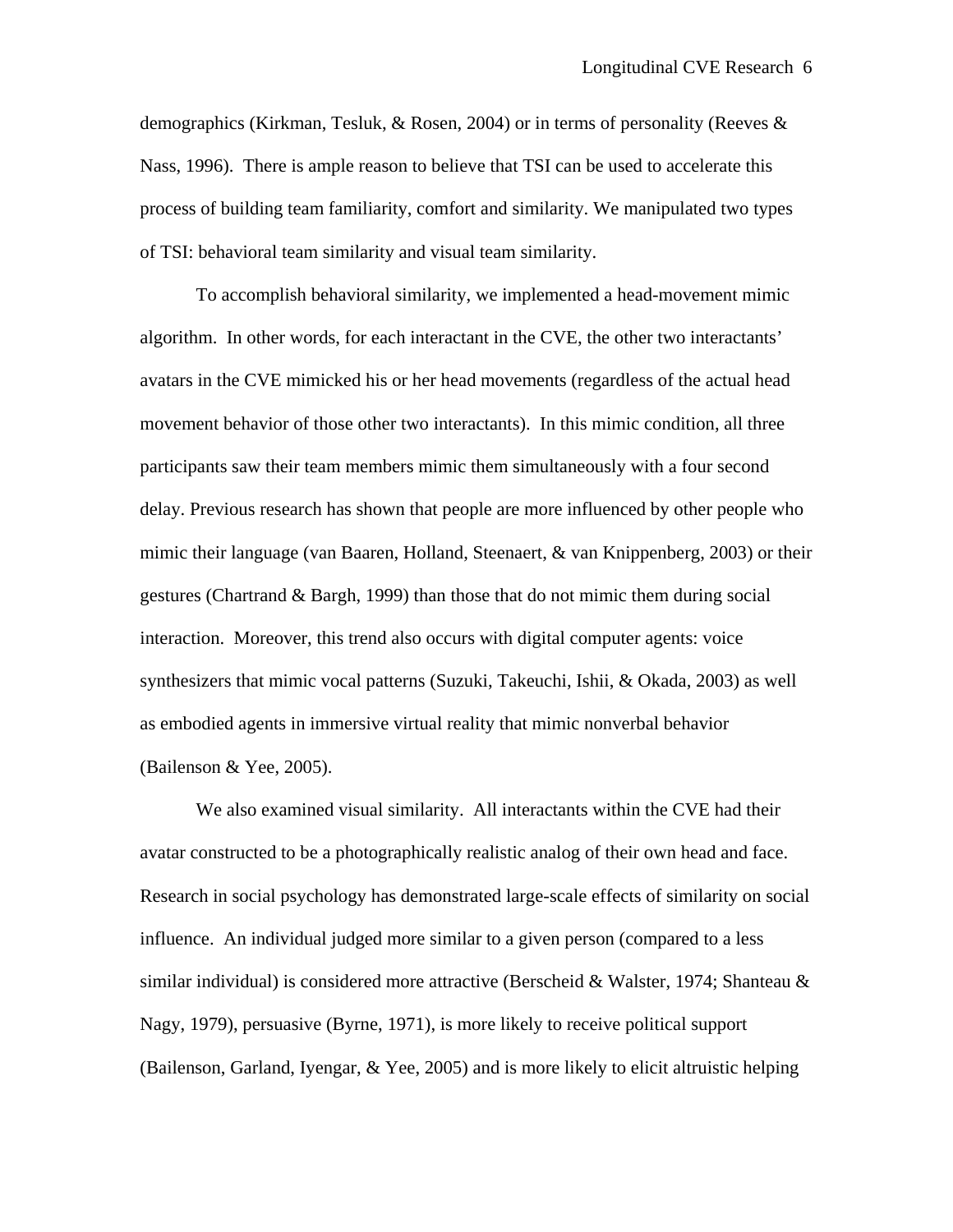behavior in a dire situation (Dovidio, Gaertner, Anastasio, & Sanitioso, 1992). Consequently, in the visual similarity condition, for each interactant in the CVE, the digitized face of an individual interactant was used as the virtual face for both remaining interactants in the group of three. In other words, interactant A saw the avatars of interactant B and C as "wearing" the identical face of interactant A.

It is important to note that the notion of team similarity is very complex. Wellfunctioning teams have a wide range of both convergent and divergent attributes among team members. In the current work, we only examine the possibility of manipulating superficial, surface similarity among team members as a way to improve performance.

### Method

#### *Participants*

Nine undergraduate students (six female, three male) from an introductory communication course participated in the study for partial course credit. None had used immersive virtual reality more than once before. None of the participants were pregnant or had epilepsy, and all were native speakers of English. The three male subjects formed one group; the six female subjects were randomly assigned into two additional groups of three.

#### *Design*

We manipulated one independent variable: TSI condition, which had three levels: *normal*, *face similarity*, and *mimic*. In the normal condition, participants saw one another wearing the appropriate (i.e., their own) faces and gesturing veridically. In the face similarity condition, each participant saw the other two participants wearing his or her face but gesturing veridically. In other words, from the point of view of participant C,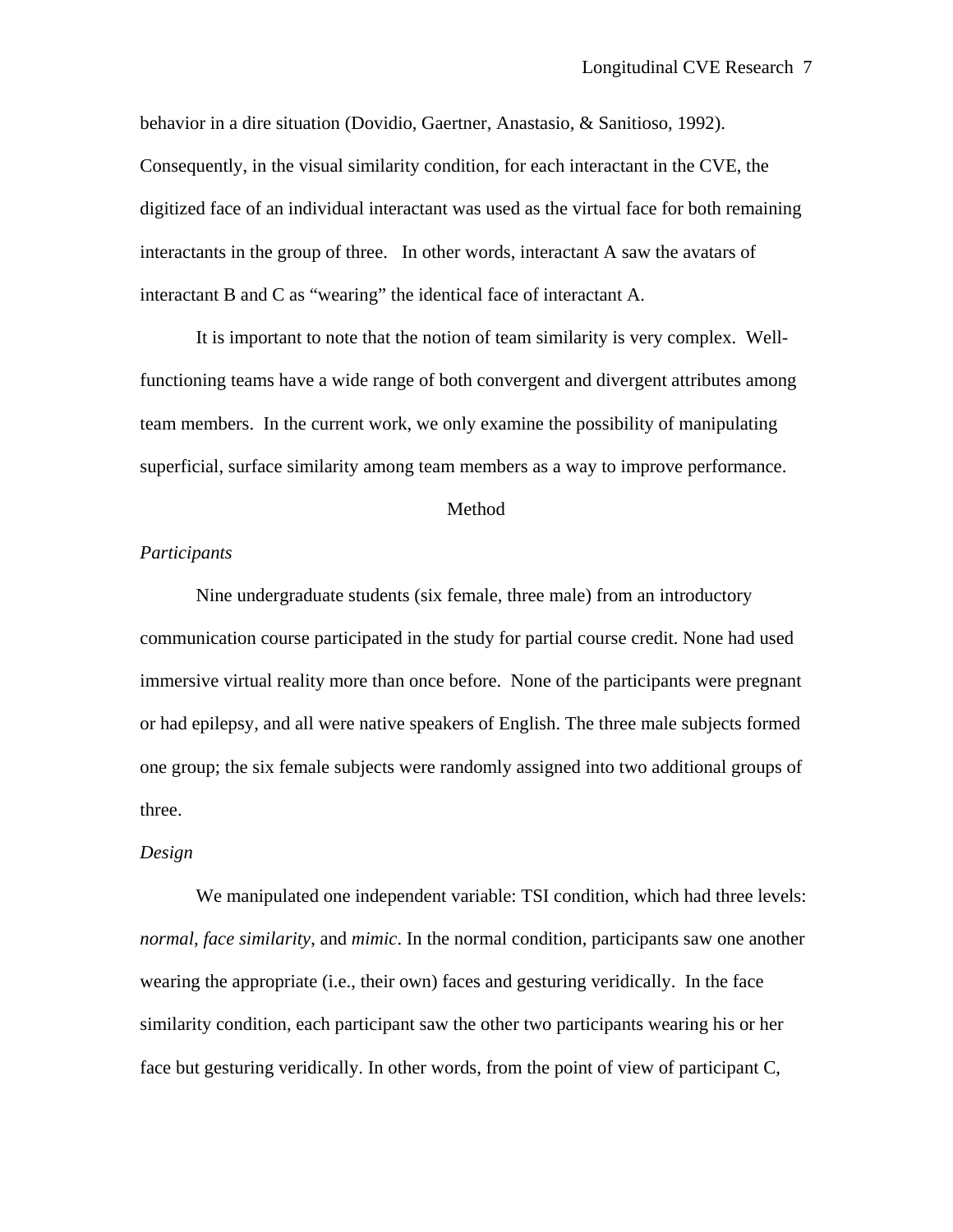participants A and B gestured normally but each wore the visual face model of C. In the mimic condition, each participant saw the other two wearing their correct face models (see Figure 3), but each of them mimicked his or her head movements at a four second lag. In other words, participants A and B gestured with the head movements of C, but each wore the appropriate face. It is important to note that the field of view of the headmounted display prevented any participant from seeing both of the other participants mimicking him simultaneously.

Each group collaborated with one another for fifteen trials. The trials were spread across a ten week academic quarter. Appendix A demonstrates the timetable for each group, and demonstrates that each group participated in each TSI condition five times. For each of the fifteen trials<sup>1</sup>, each group received one of the three TSI conditions; in essence the TSI manipulation was a within-trial design. This term is used (as opposed to within-subject) because we use trial as a random factor in our statistical analysis instead of subject.

#### *Procedure*

Before the experiment began, all nine participants arrived at the laboratory and met one another face-to-face. They then had the procedure thoroughly explained, including specifications about the virtual reality equipment as well as the instructions on how to carry out the specific problem-solving tasks. Participants were instructed that they would be scored equally for quantity and accuracy of their responses. Furthermore, they had photographs taken of their faces to allow the construction of realistic avatars for use over the next ten weeks. During this pre-experiment meeting we explicitly described the three different experimental conditions and showed them the CVE. Upon leaving this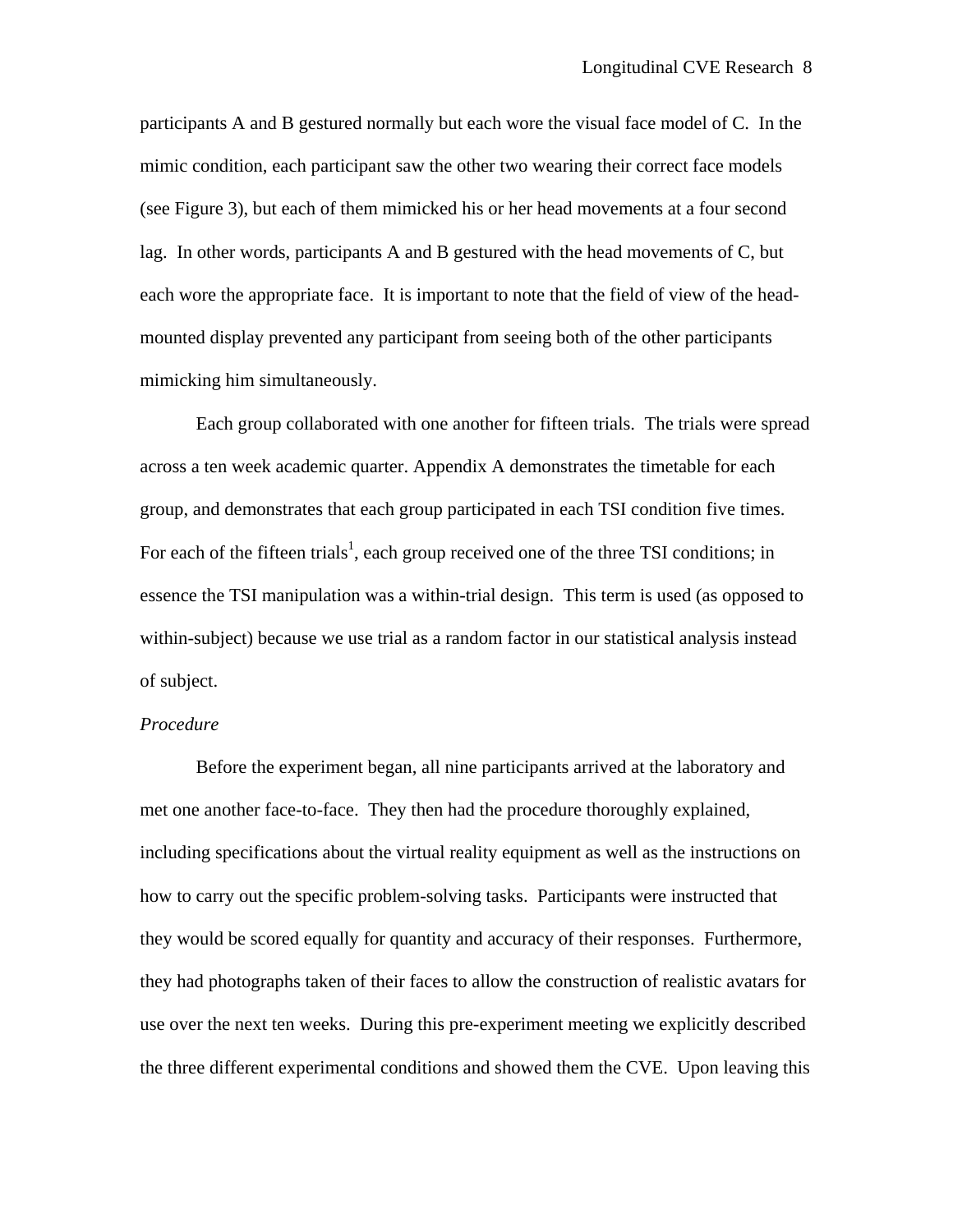meeting they were all aware that they would be mimicked in certain trials, that other people would wear their own face in certain trials, and that they could only see one other participant in any given field of view.

For each experimental session, one group of three participants arrived at the laboratory, filled out a consent form, and then each participant sat at an immersive virtual reality station. The stations were in opposite corners of a large room, and participants could not easily see one another if they were to take off their HMDs. First they engaged in a series of problem solving tasks while immersed in virtual reality. Then, they went to a separate room and filled out a number of self report questionnaires.

*Problem solving tasks.* Once the participants had successfully donned their equipment, each entered a CVE in which the other two participants were sitting around a table. They then began to perform three types of problem solving tasks in an order specified according to the counterbalancing scheme depicted in Appendix A. The tasks were administered verbally by the *operator*, an experimenter who could be heard via the audio system but had no visual presence inside the CVE. In between each set of tasks, participants took a mandatory three minute break in which they removed their HMD and audio equipment. A full list of the stimuli appears in Appendix B.

The first task was to perform three iterations of twenty questions, a task used previously to assess performance in CVEs (Bailenson, Beall, & Blascovich, 2002). During the twenty questions task, the operator would moderate the trials for each designated word. Members of the group would then deliberate about a "yes/no" question to ask that would narrow down the scope of what the word might be. When they agreed upon an appropriate question, one of the members would provide an "official" question,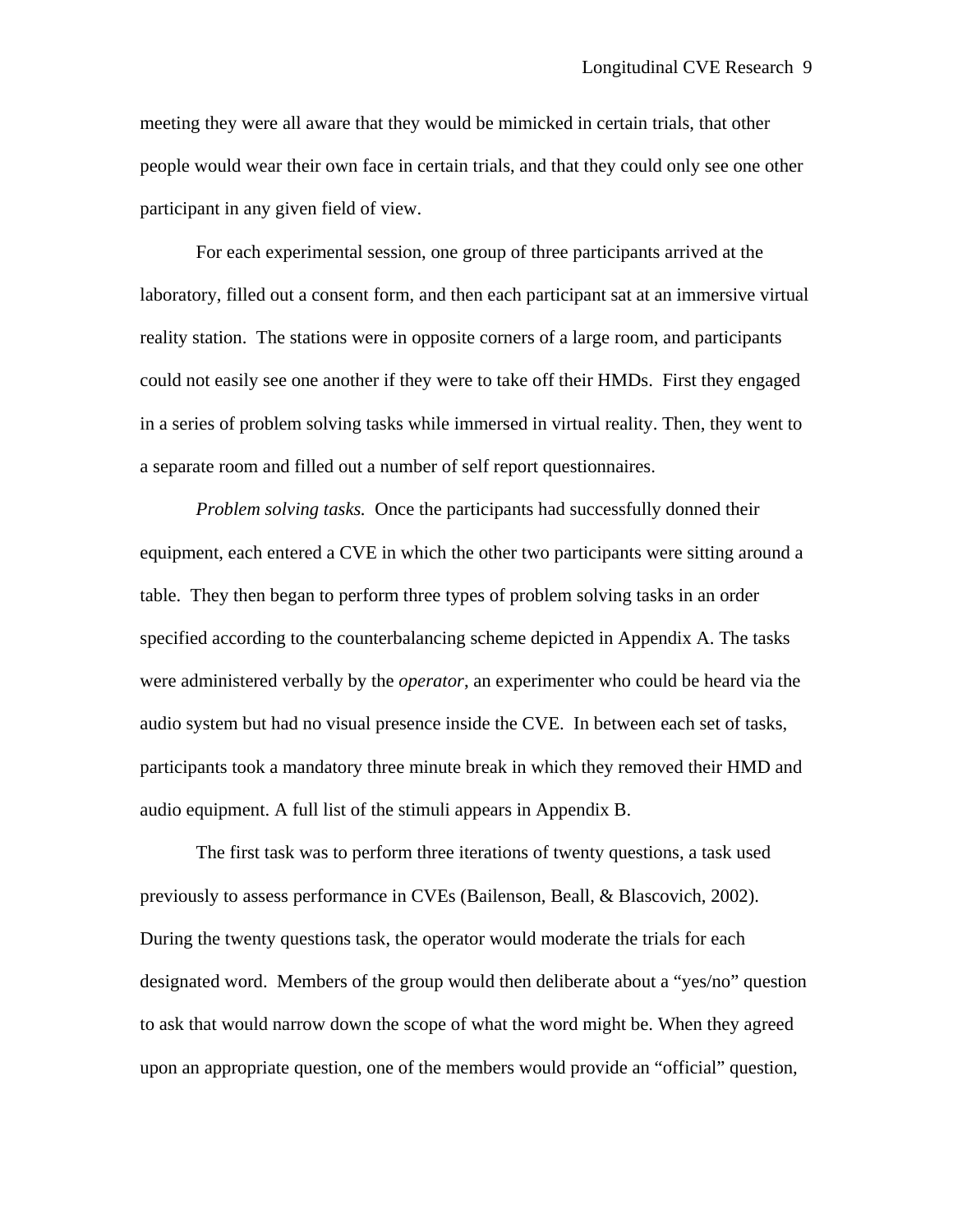and the operator would answer it. For each iteration, the group had 20 questions or five minutes to determine the word. Providing corrective feedback for the participant is inherent in the 20 questions task.

The second task was to perform three iterations of the reverse remote association task, also used previously to assess performance in CVEs (Hoyt & Blascovich, 2003). For each iteration, participants received a word from the operator and were instructed to generate three words that were related to that one word. For example, given the word "ball", participants could generate the word "party", "bounce", and "bearing". Participants were told to keep two goals in mind equally when generating triads: 1) come up with as many as possible, and 2) come up with ones that were as creative as possible. We gave them some examples of uncreative ones (e.g., "basket", "base", and "foot") as well as more creative ones, in which individual members of the triad related to the target in different semantic manners. For each iteration, the group had five minutes to generate as many triads as possible, and during each experimental trial, a group received three separate RAT games with different words. There was no corrective feedback given by the operator about their responses.

The third task was to solve a single insight problem. Participants read the problem via three dimensional text projected inside the virtual world and could reread the problem by asking the operator. The problems were primarily taken from Weisberg (1995), and were designed foster collaborative thought in order to produce a solution. In other words, unlike a "hill-climbing" problem, in which one nears the solution in proportion to the amount of thought dedicated to the problem (i.e., filling in a crossword puzzle), solving insight problems require creativity, and regardless of the amount of work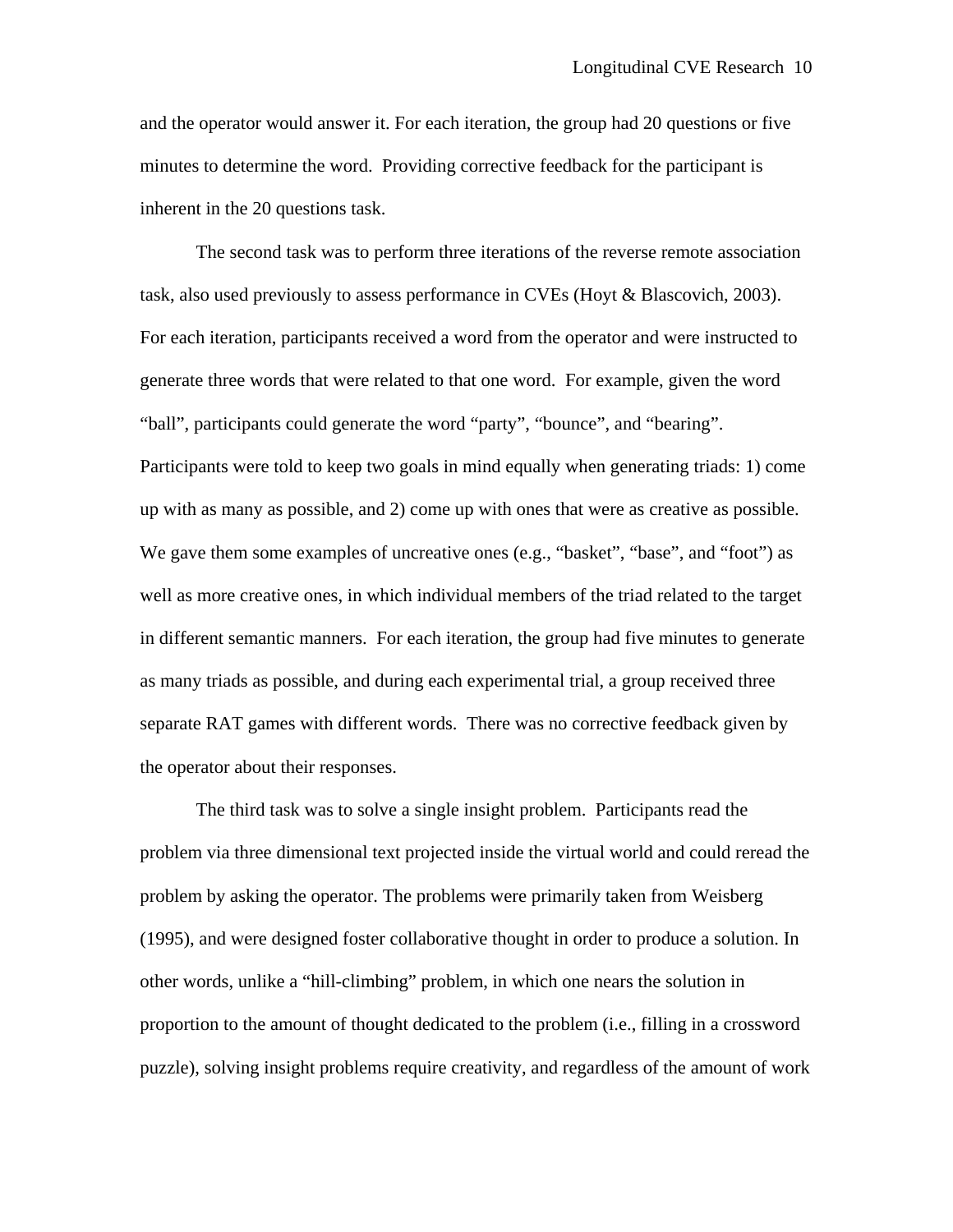performed, one gets no closer to the solution without a flash of insight. Participants worked until they solved the problem or a ten minute time limit was up. There was no corrective feedback given by the operator about their responses.

Across these three types of tasks, participants spent about 35-40 minutes total immersed during each experimental trial. After completing the third task they removed the HMD, went to a separate room, and filled out a number of self-report questionnaires.

*Self report tasks*. While in a separate room from the immersive virtual reality equipment, participants sat down at a desk and completed a number of questionnaires. These measures are depicted in full in Appendix C.

The first was a four-item *Presence* questionnaire, designed to measure how immersed participants were in the virtual world, as opposed to the physical world. Cronbach's alpha, a measure commonly used to assess reliability of scales, was .75.

The second was a five-item, *Copresence* questionnaire, designed to measure how human-like and socially relevant the other avatars in the room were. This questionnaire was used previously in CVE research (Bailenson et al., 2002; Bailenson, Blascovich, Beall, & Loomis, 2003), and in this study Cronbach's alpha was .85.

The third was a ten-item, *Entitativity* questionnaire that measured how cohesive the group of three individuals were. In other words, a tightly-knit, well-functioning group would be high in entitativity, while a non-cohesive collection of disjointed individuals would be low. Items from this questionnaire were based on previous work (Maner et al., 2002), and in this study Cronbach's alpha was .85.

The fourth was a sixteen item simulator sickness questionnaire (Kennedy, Lane, Berbaum, & Lilienthal, 1993). Participants marked the extent to which they were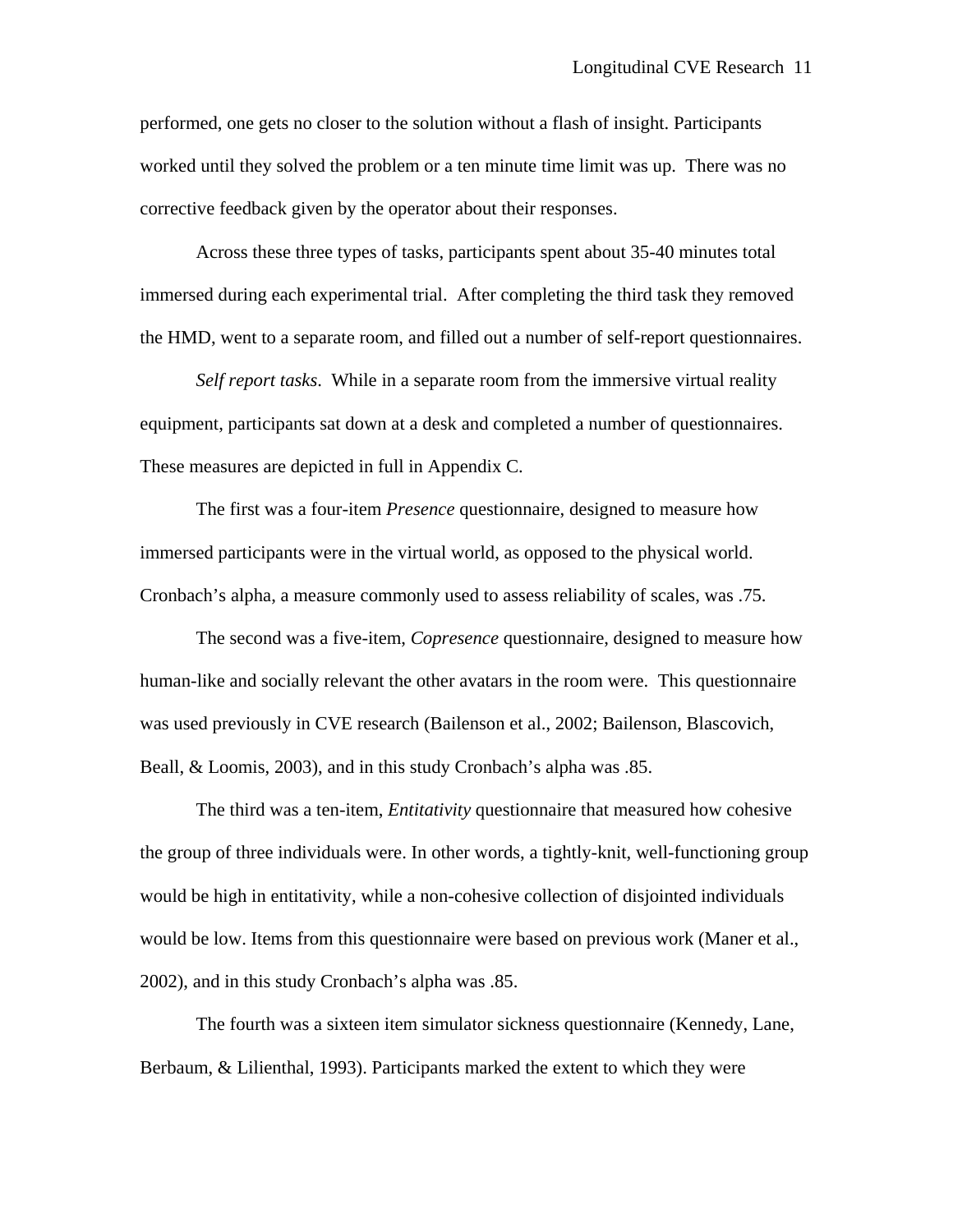experiencing various aftereffects on a scale from one to four with higher numbers indicating greater severity. Cronbach's alpha was .71 for this measure.

Finally, after each session, participants wrote an open-ended paragraph describing their experience that day in virtual reality. On average, the total self report session took about fifteen minutes.

*Materials and Apparatus*. Perspectively correct stereoscopic images were rendered by a 1700 MHz Pentium IV computer with an NVIDIA GeForce FX 5200 or 5950 graphics card, and were updated at an average frame rate of 60 Hz. The simulated viewpoint was continually updated as a function of the participants' head movements, which were tracked by a three-axis orientation sensing system (Intersense IS250, update rate of 150 Hz). The system latency, or delay between a participant's head movement and the resulting concomitant update in the HMD's visual display was 45 ms maximum. The software used to assimilate the rendering and tracking was Vizard 2.14.

Figure 1 shows a participant donning the equipment. Participants wore a Virtual Research V8 stereoscopic head mounted display (HMD) that featured dual 680 horizontal by 480 vertical pixel resolution panels that refreshed at 60 Hz, or an nVisor SX HMD that featured dual 1280 horizontal by 1024 vertical pixel resolution panels that refreshed at 60 Hz. On both types of HMD, the display optics presented a visual field subtending approximately 50 degrees horizontally by 38 degrees vertically.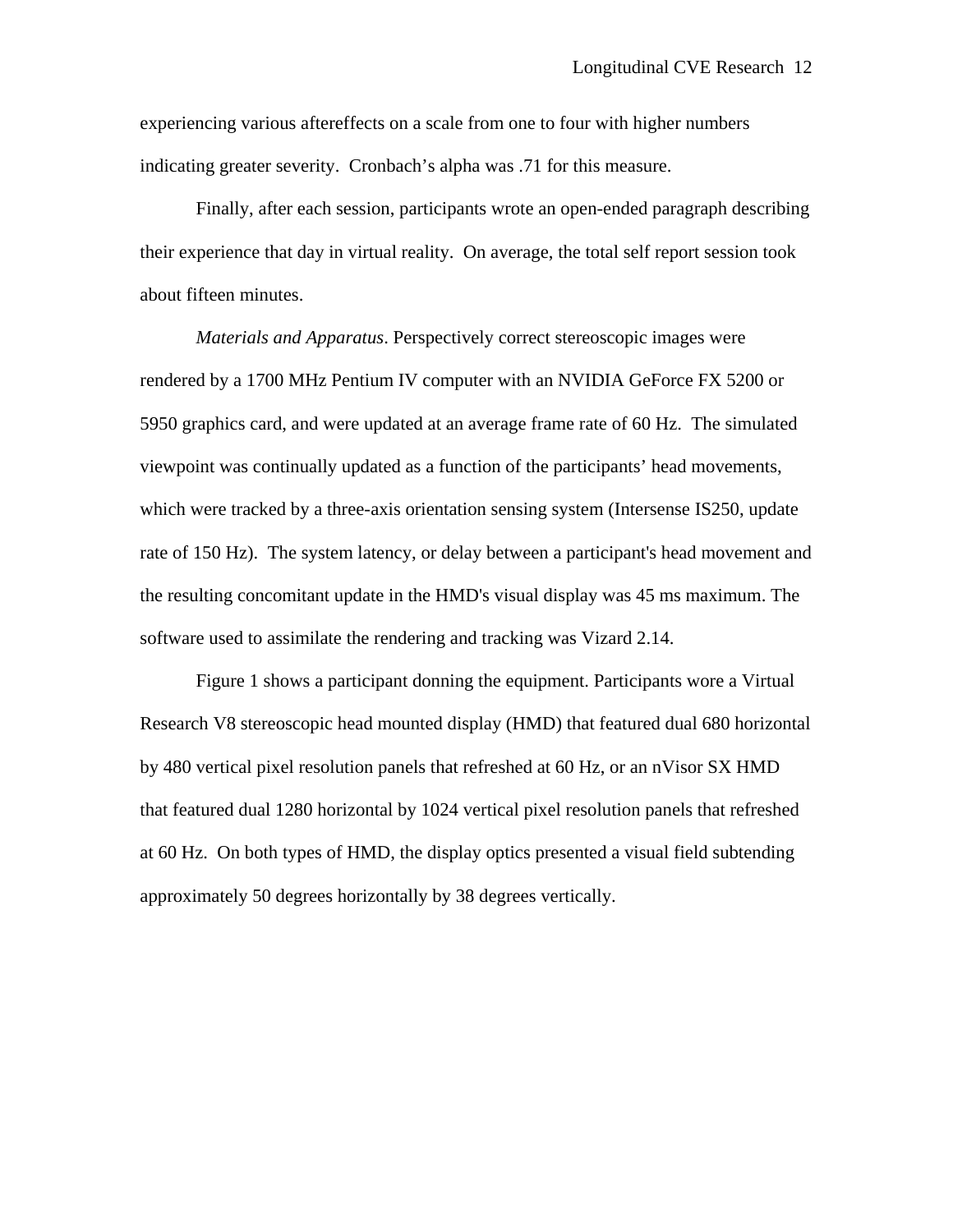

**Figure 1: A participant wearing the HMD.** 

Participants wore microphones and we used custom, real-time audio sampling software to measure the instantaneous speech sound levels captured near each participant's mouth. When the amplitude was over a certain threshold, their avatars opened their mouths to indicate speech. We sampled the microphone amplitude at a rate of 20 Hz. Furthermore, each participant had speakers placed near his or her station in order to clearly hear the utterances of the other two group members. The speech was non-spatialized, in that the sound did not emanate from the exact digital space containing the speaking avatar.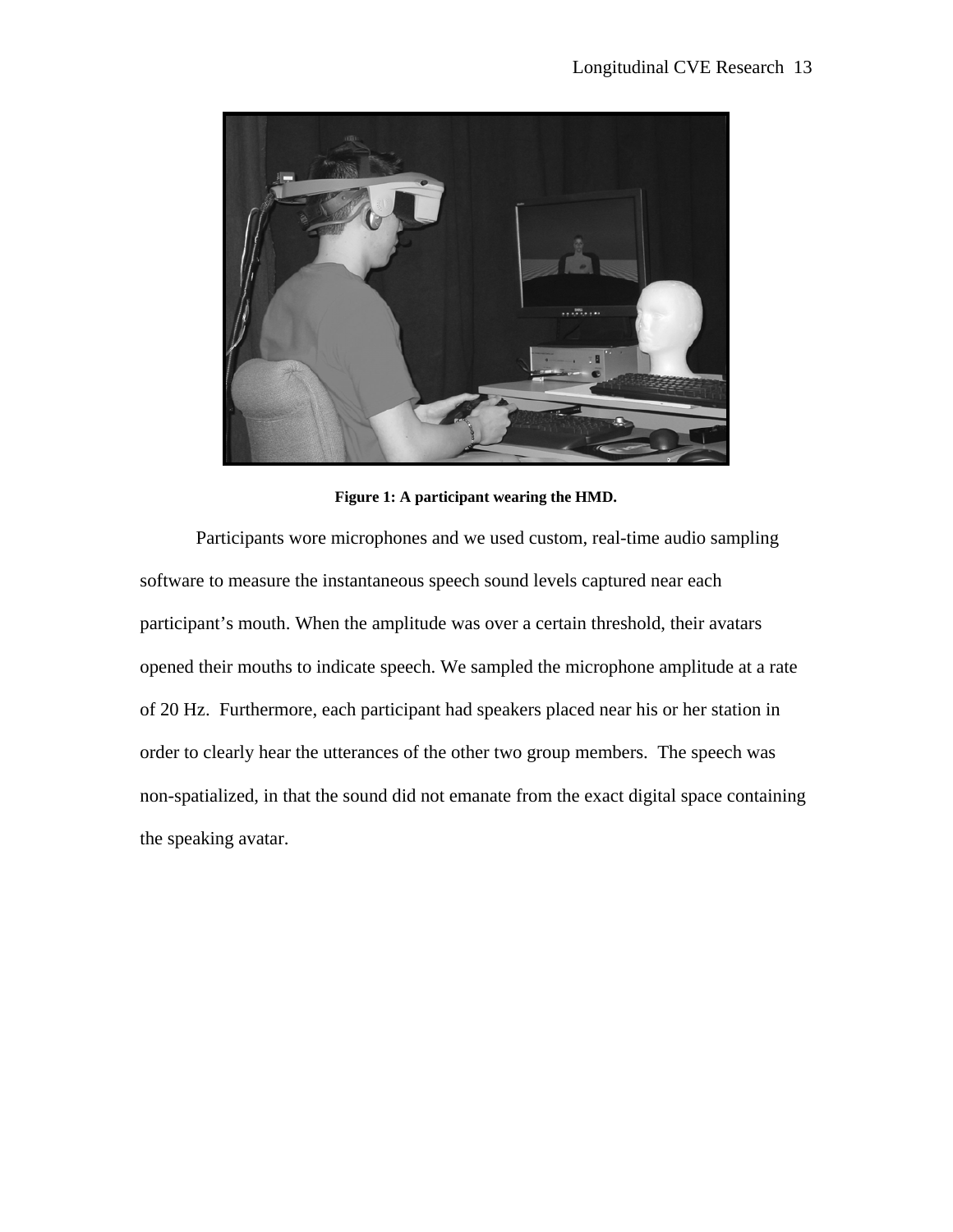

**Figure 2: A participants' view of another participant's avatar.** 

Figure 2 demonstrates a sample point of view for a given participant. It was not possible for a participant to see both of the other two participants simultaneously; this setup was chosen to encourage head movements, which were easier to track and record than eye movements given our apparatus. The avatar faces were constructed from a series of photographs with software by 3dMeNow; previous research has indicated that these digital models are extremely high in similarity (both objectively and psychologically) to the faces from which they were modeled (Bailenson, Beall, Blascovich, & Rex, 2004). Figure 3 shows a sample figure with the faces of the nine participants. The only behaviors utilized by avatars were head movements, speech, mouth movements, and blinking (according to a random algorithm based on human blink rates).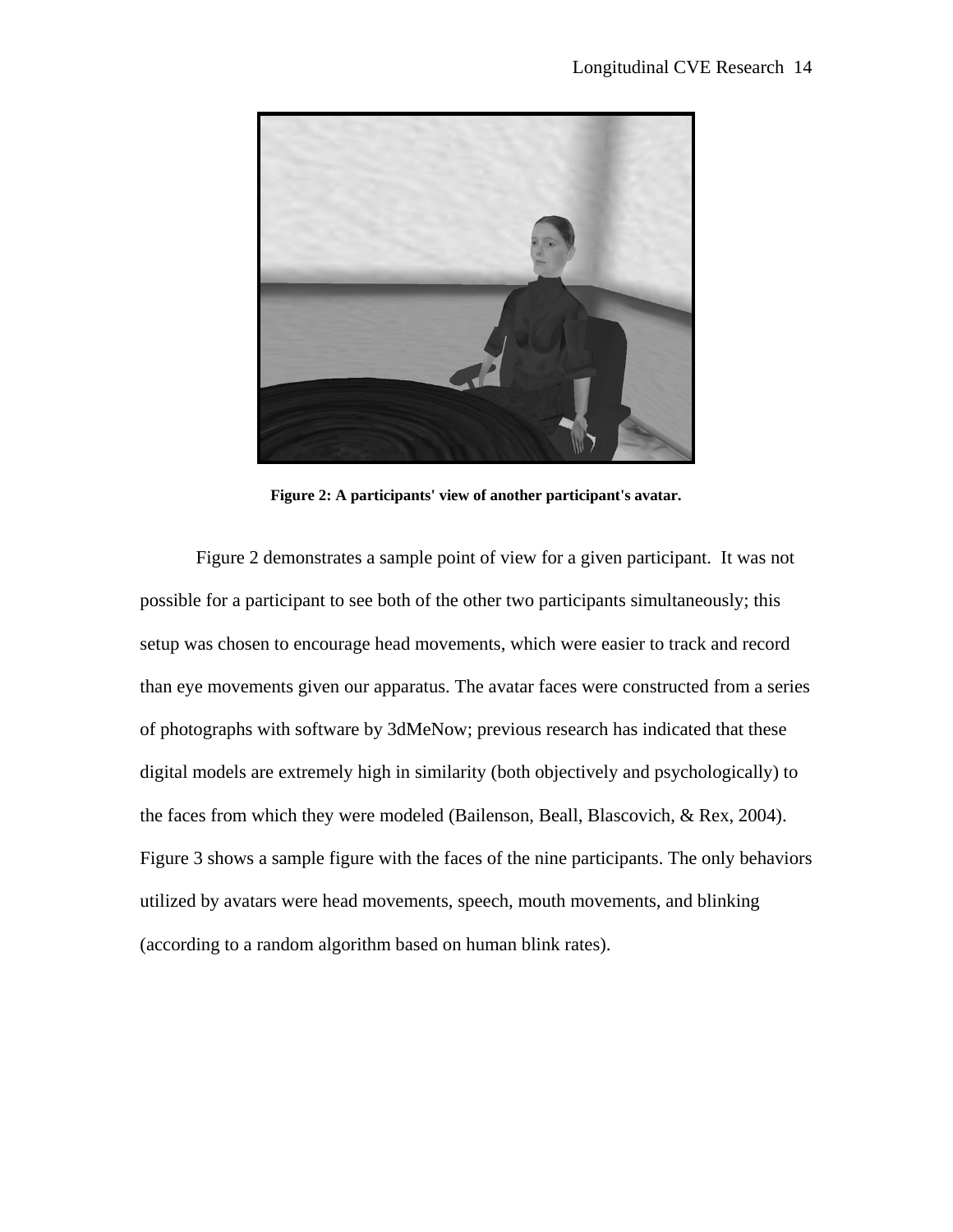

**Figure 3: Models used as avatars for our nine participants in this study.** 

#### Results

## *Task Performance*

*Operationalization of dependent measures.* For each of our three types of tasks, we calculated a compound measure of performance based on a combination of quantity, quality, and speed of completion. While we also looked at these component factors independently, the pattern of data from all of the component measures was quite similar to the pattern of data from the compound measures. Consequently, we only report inferential statistics on the compound measures, though means and standard deviations from all component measures are presented in Table 1.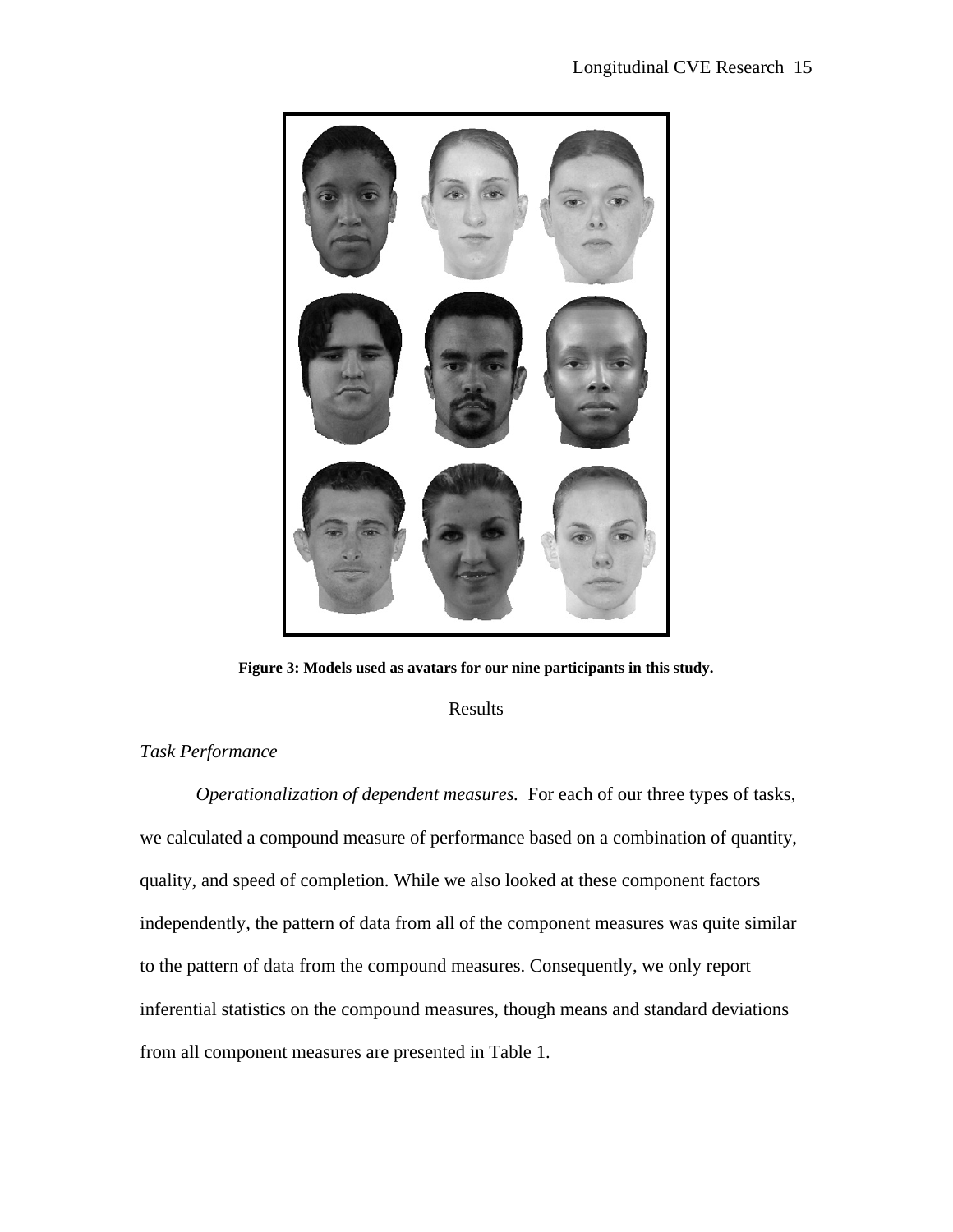For the 20 Questions task, we computed two component measures. The first was quantity, simply the total number of questions that were used in the three trials. This measure was normalized from 0 to 100, where high scores meant fewer questions were used. The second measure was time, which was the total time used in the three trials. This measure was also normalized from 0 to 100, where a high score meant less time was used. In other words, to get a score of 100, a group on a particular trial would have the fastest score of all trials from all groups. These two measures had a correlation of .70 and were then added together and normalized from 0 to 100 into a single compound measure. In other words, quantity and time were given equal weight in the total normalized compound performance score. This total is not equal to the raw mean of the two scores because we have normalized the sum to allow direct comparisons with other measures.

For the Reverse Association Tasks, we also computed two component measures. The first was quantity – the total number of triads generated across the three trials of the task. This measure was normalized from 0 to 100, where a high score meant more triads were generated. The second measure was quality. Every triad was coded by two raters for quality using the scale provided by Hoyt & Blascovich (2003), and the inter-rater correlation was .58. The sum for the ratings of all triads in each trial was normalized from 0 to 100. These two scores had a correlation of .54 and were then added together and normalized from 0 to 100. In other words, quantity and quality were given equal weight in the total normalized compound performance score.

Finally, for the Insight Problems, we again calculated two measures. The first measure was time used for each trial. This measure was normalized from 0 to 100, where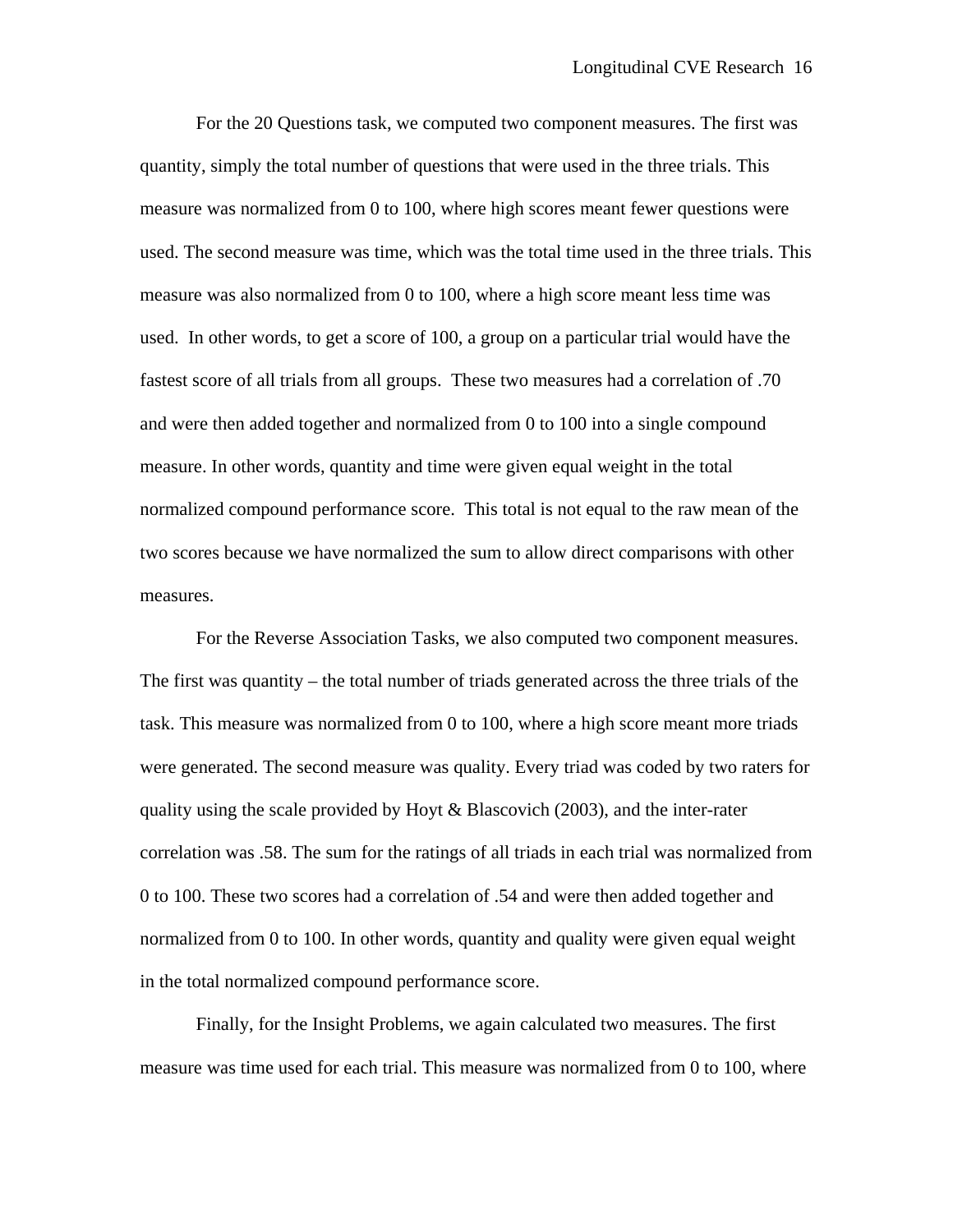a high score meant less time was used. The second measure was quality. Every answer was rated a four point scale (no answer, poor, unsatisfactory, satisfactory) by two raters. The inter-rater correlation was .92. The rating was then normalized from 0 to 100. These two scores had a correlation of .42. These two scores were then added together and normalized from 0 to 100. In other words, time and quality of answer were given equal weight in the total normalized score.

#### *Data Analysis*

Using trial as our random factor and mean performance scores of the triad as the dependent variable, we ran an ANOVA with two repeated measures factors: Task Type (20 questions, RAT, or Insight problems) and condition (face similarity, mimic, normal). Furthermore, we used trial day, the number of days since the first trial for each trial, as a linear covariate. We used trial day (as opposed to trial number) to account for differential amounts of time before certain trials which may have affected participants' familiarity with the equipment. Table 1 shows the means and standard deviations by condition. Table 1. Means and standard deviations of self-report measures and task performance by condition

|                     | Trial 1     |             |             | Average Over 15 Trials |             |           |  |
|---------------------|-------------|-------------|-------------|------------------------|-------------|-----------|--|
|                     | Face        | Mimic       | Normal      | Face                   | Mimic       | Normal    |  |
|                     | similarity  |             |             | similarity             |             |           |  |
| Copresence          | .2(1.22)    | 1.2(0.92)   | 1.2(0.72)   | .44(.59)               | .62(.47)    | .96(.39)  |  |
| Presence            | .22(.19)    | .44(.84)    | .89(1.35)   | $-.01(.32)$            | $-.14(.40)$ | .06(.46)  |  |
| Entitativity        | $-16(0.56)$ | $-36(1.76)$ | $-.21(.06)$ | .50(.52)               | .53(.55)    | .57(.55)  |  |
| Simulator           | 1.17(00)    | 1.35(.22)   | 1.19(0.10)  | 1.17(0.08)             | 1.17(0.10)  | 1.18(.06) |  |
| <b>Sickness</b>     |             |             |             |                        |             |           |  |
| 20Q Time            | 54.75       | 100.00      | 49.16       | 35.75                  | 61.97       | 48.38     |  |
|                     |             |             |             | (22.23)                | (31.73)     | (27.07)   |  |
| 20Q Quantity        | 88.00       | 44.00       | 48.80       | 61.6(27.41)            | 39.47       | 46.99     |  |
|                     |             |             |             |                        | (32.17)     | (16.46)   |  |
| 20Q Total           | 64.65       | 18.86       | 51.52       | 64.98                  | 39.87       | 51.22     |  |
|                     |             |             |             | (22.60)                | (30.21)     | (21.58)   |  |
| <b>RAT Quantity</b> | $\theta$    | 25.68       | 31.69       | 41.86                  | 46.38       | 47.32     |  |
|                     |             |             |             | (27.32)                | (27.68)     | (30.46)   |  |
| <b>RAT Quality</b>  | 87.22       | 83.78       | 60.81       | 50.32                  | 54.89       | 51.49     |  |
|                     |             |             |             | (26.45)                | (26.16)     | (25.79)   |  |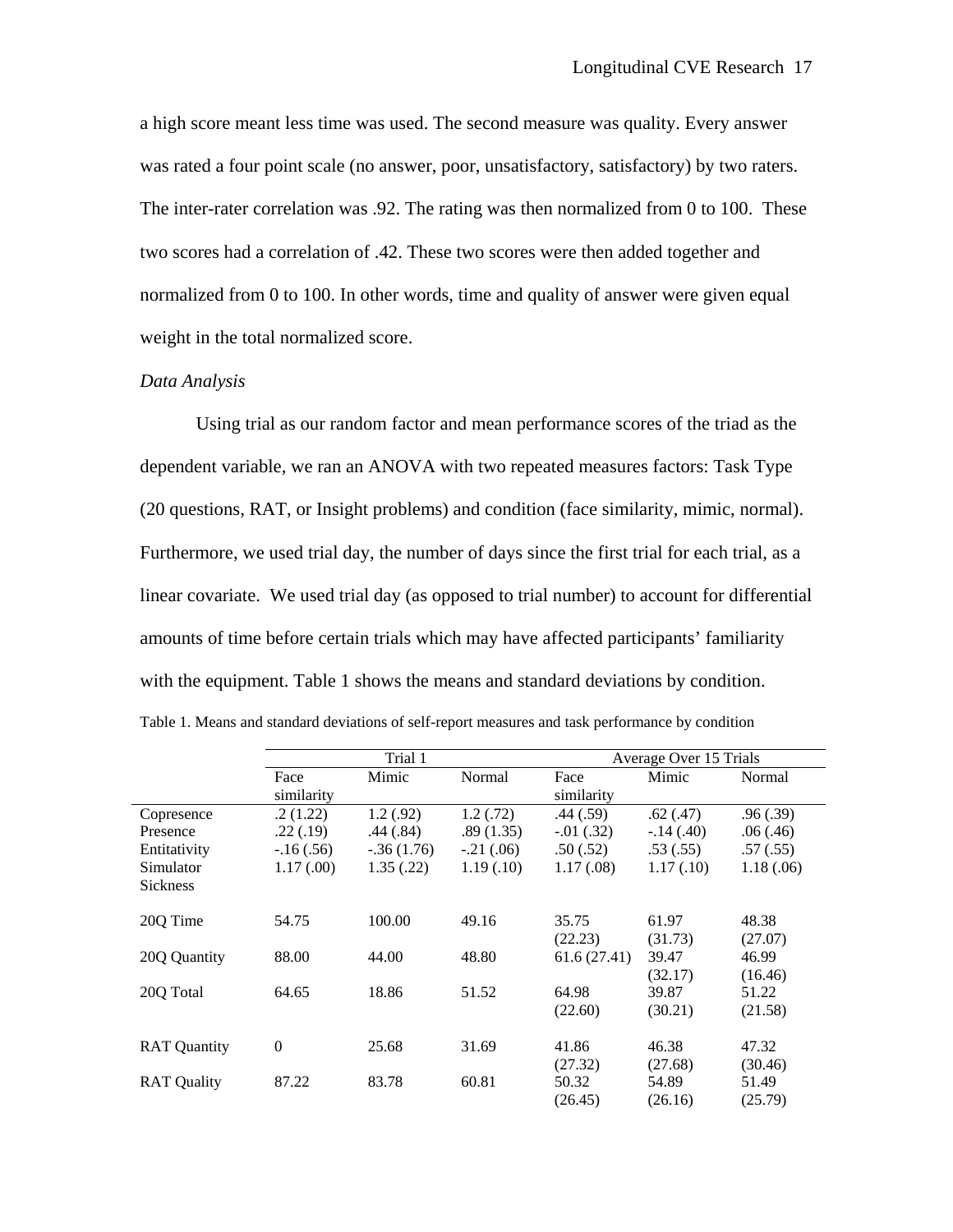| <b>RAT</b> Total | 87.70 | 84.24 | 61.14  | 50.60<br>(26.60) | 55.19<br>(26.30) | 51.77<br>(25.94) |
|------------------|-------|-------|--------|------------------|------------------|------------------|
| IP Time          | 59.97 | 54.39 | 7.94   | 35.70<br>(25.96) | 32.05<br>(28.13) | 41.49<br>(32.47) |
| IP Quality       | 50.00 | 0.00  | 100.00 | 73.33<br>(30.57) | 75.00<br>(35.36) | 70.00<br>(35.61) |
| IP Total         | 48.93 | 82.87 | 49.75  | 49.30<br>(19.87) | 50.49<br>(26.26) | 47.85<br>(14.65) |

There was no main effect of Condition  $(F[2,26] = 0.33, p = .72, \text{Eta-Squared} =$ .01) or Task Type  $(F[2,26]=1.90, p=.17, Eta-Squared=.12)$ , however, there was an interaction effect between Condition and Task Type (*F*[4,52]=3.65, *p* = .01, Eta-Squared = .19), as Figure 4 depicts. A Tukey HSD post-hoc test revealed that performance in 20 Questions in the face similarity condition was significantly better than performance in 20 Questions in the mimic condition  $(p<.05)$  and the normal condition  $(p<.06)$ . No other pair-wise comparisons were significant.



**Figure 4: Normalized task performance scores by condition. Error bars denote 95% Confidence Intervals.**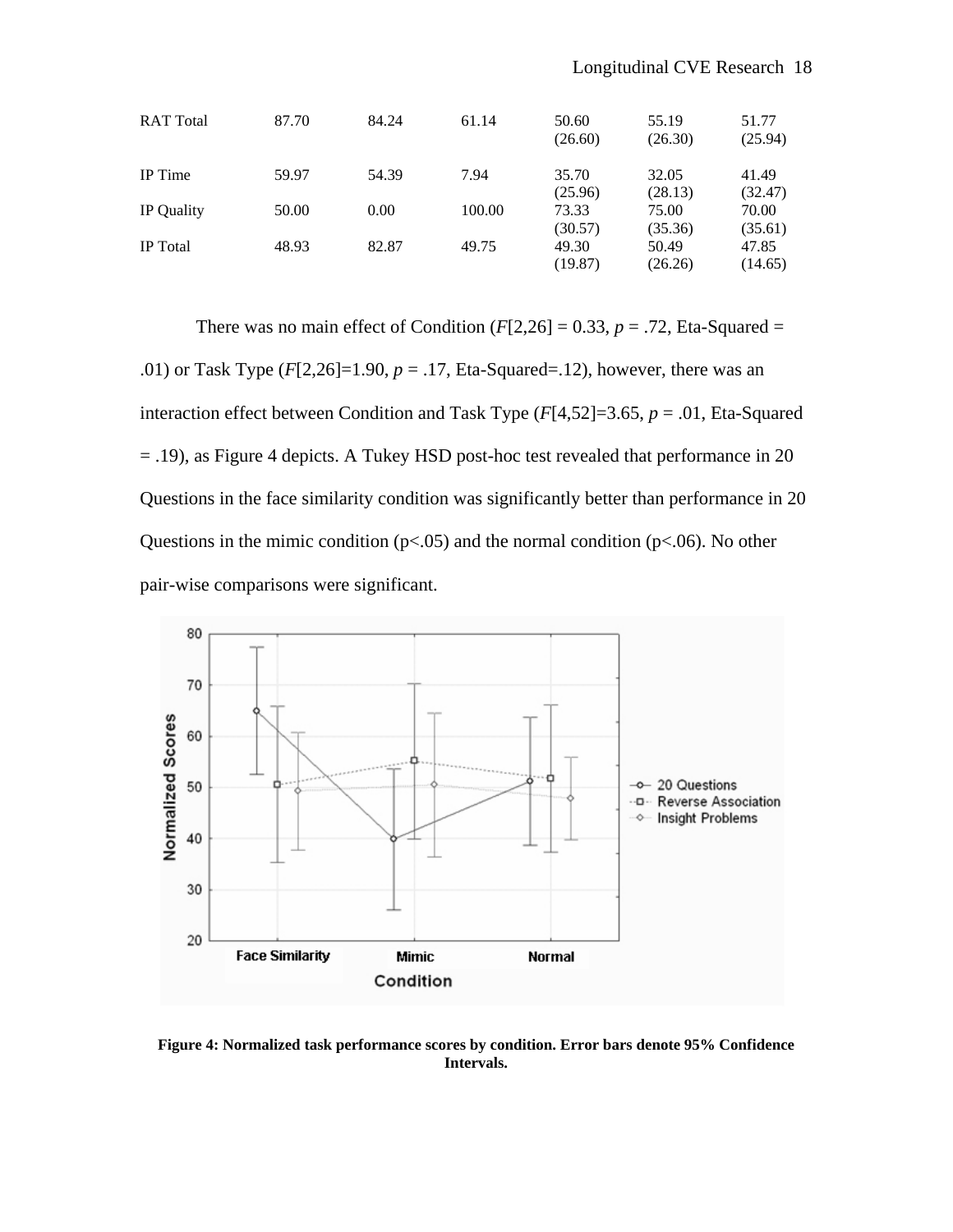### *Self Report Tasks*

There were questionnaires administered at the end of each session: Copresence, Presence, and Entitativity. The reliability for Copresence (Cronbach's alpha = .85) and Entitativity (Cronbach's alpha = .94) were both high. For Presence, Cronbach's alpha was low (below .60) before removing question 2 listed in the Appendix, after which it improved to .75.

Using trial as our random factor and mean ratings of the triad as the dependent variable, we ran an ANOVA with two repeated measures factors: ratings type (Entitativity, Presences, and Copresence) and condition (face similarity, mimic, normal). Furthermore, we used trial day (the number of days since the first trial for each trial) as a linear covariate. Table 1 shows the means and standard deviations by condition.

There was no significant effect of condition,  $F(2,52) = 1.18$ ,  $p < .32$ , partial Eta-Squared = .08. There was a main effect of ratings type,  $F(2,52) = 11.65$ ,  $p < .001$ , partial Eta-Squared = .47. Post-Hoc Tukey's HSD tests with an alpha of .05 indicate that both Entitativity and Copresence ratings were significantly higher than Presence ratings but not different from one another. Moreover, as Figure 5 shows, there was a significant interaction between trial day and condition,  $F(2,52) = 7.93$ ,  $p < .003$ , partial Eta-Squared  $= .38$ . Entitativity correlated positively with trial day,  $r(15) = .88$ ,  $p < .001$ . On the other hand, the correlations of trial day and copresence as well as trial day and presence were negative, but nonsignificant  $(r(15) = -.30, p < .28$  and  $r(15) = -.09, p < .74$ , respectively).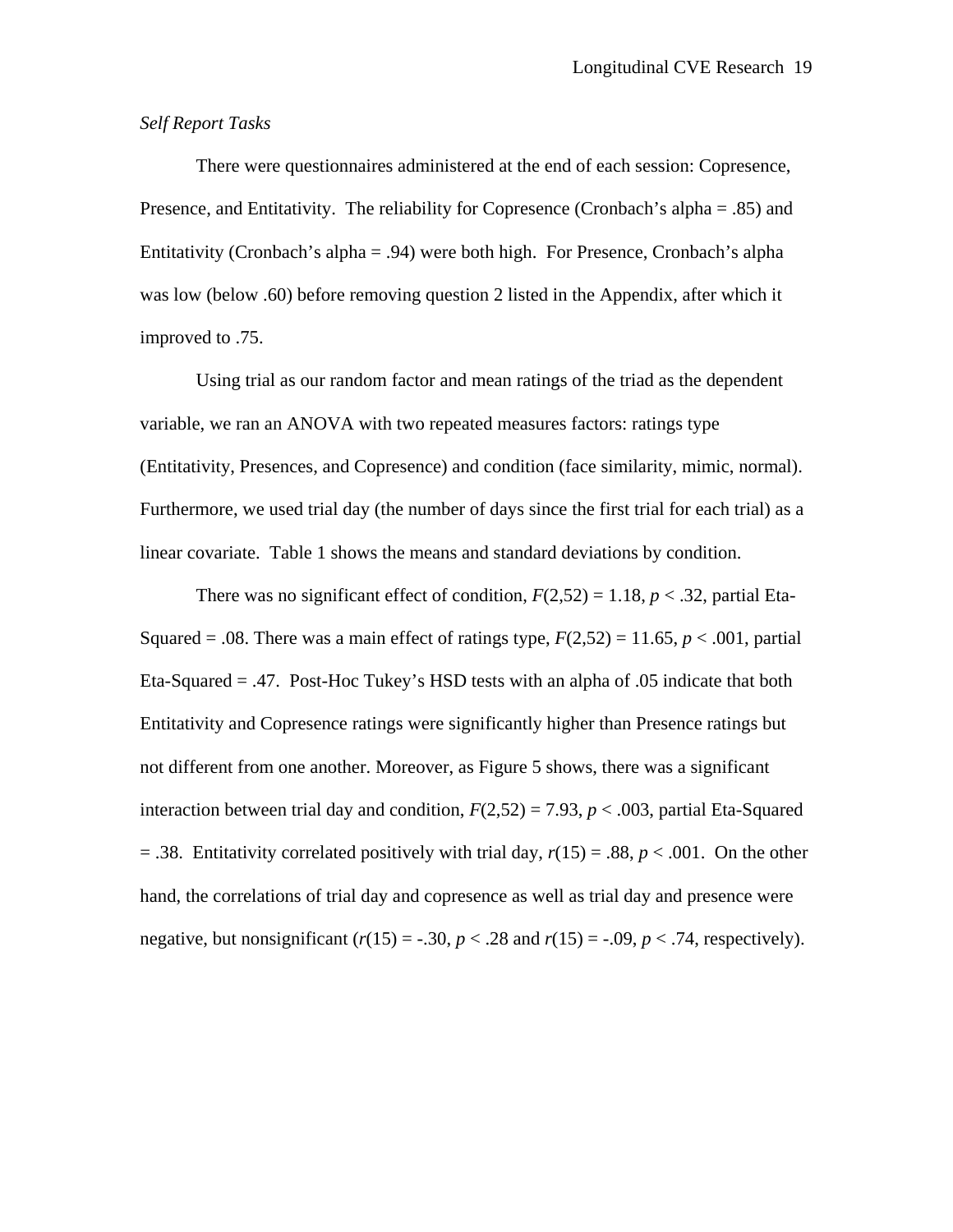

**Figure 5: Mean Entitativity, Copresence, and Presence Ratings by Trial Day.**

One interesting trend seen in Figure 5 is that self-reported presence ratings become lower over time. While we could not perform any inferential statistics comparing one trial to another with such a small number of participants, this trend is notable and definitely should be examined further in future research.

#### *Head Movements*

We next examined the head movements of the participants in the conference. For each participant in each session, we computed a measure of *visual inattention*, the percentage of time that neither of the other two interactants appeared in their field of view. In other words, if the participant was not looking at the head of either of his or her conversational partners, they did not appear in the HMD's field of view. We used a conservative measure of inattention; if a single pixel of the other avatars appeared in a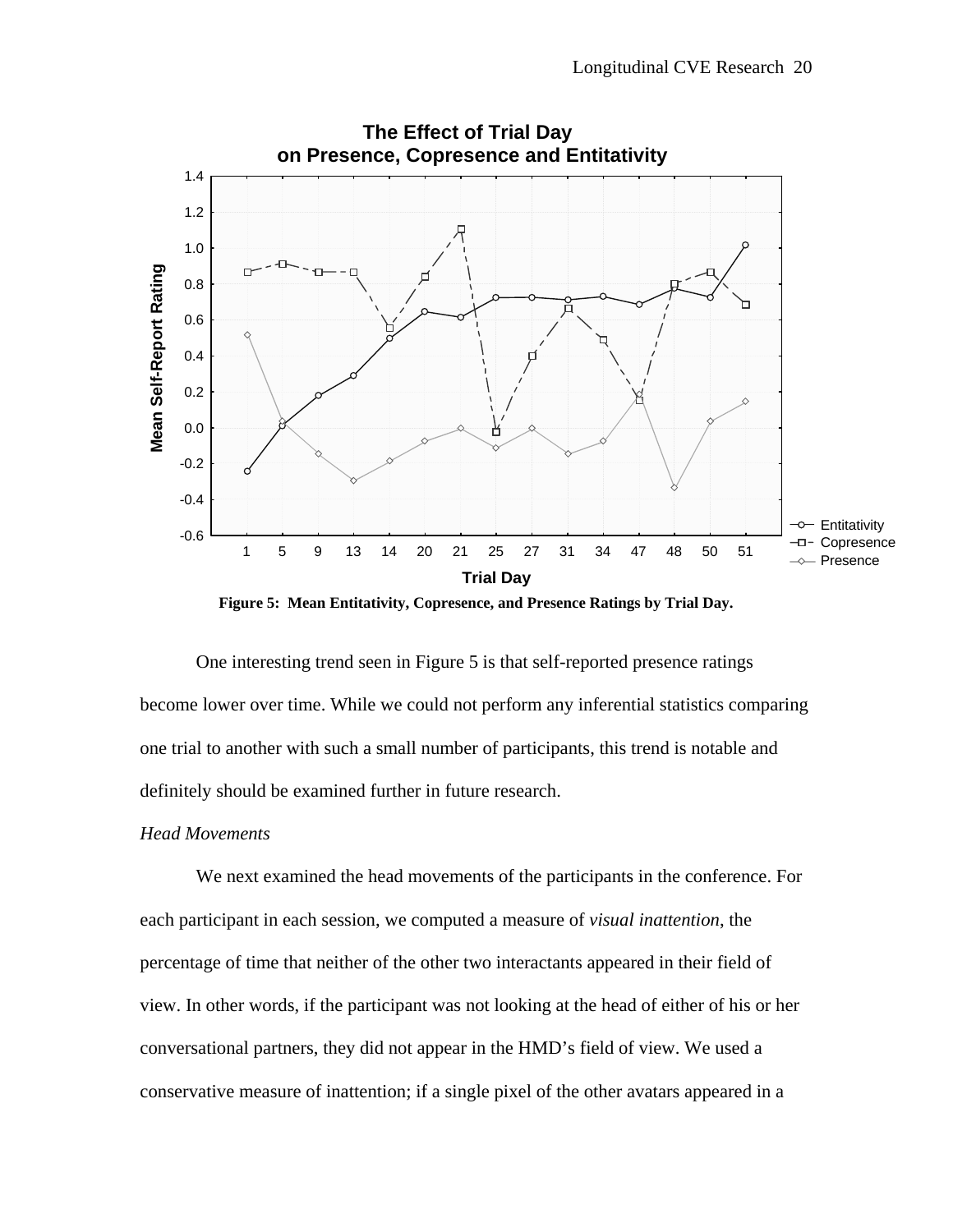given participant's field of view it was scored as attention. We ran an analysis of variance with TSI condition as a within-trial independent variable, trial day as a covariate, and visual inattention as a dependent variable. There was no significant effect of condition,  $F(2,26) = .73$ ,  $p < .49$ , partial Eta-Squared = .05. However, as Figure 6 demonstrates there was an extremely large effect of trial day,  $F(1,13) = 30.75$ ,  $p < .0001$ , partial Eta-Squared = .70. The more experience participants had with CVEs, the less they looked at one another's faces.



**Figure 6: Average Visual Inattention by Condition.** 

There was no significant interaction between trial number and condition,  $F(2,12)$  $= .52, p < .60,$  partial Eta-Squared  $= .04$ .

*Simulator Sickness*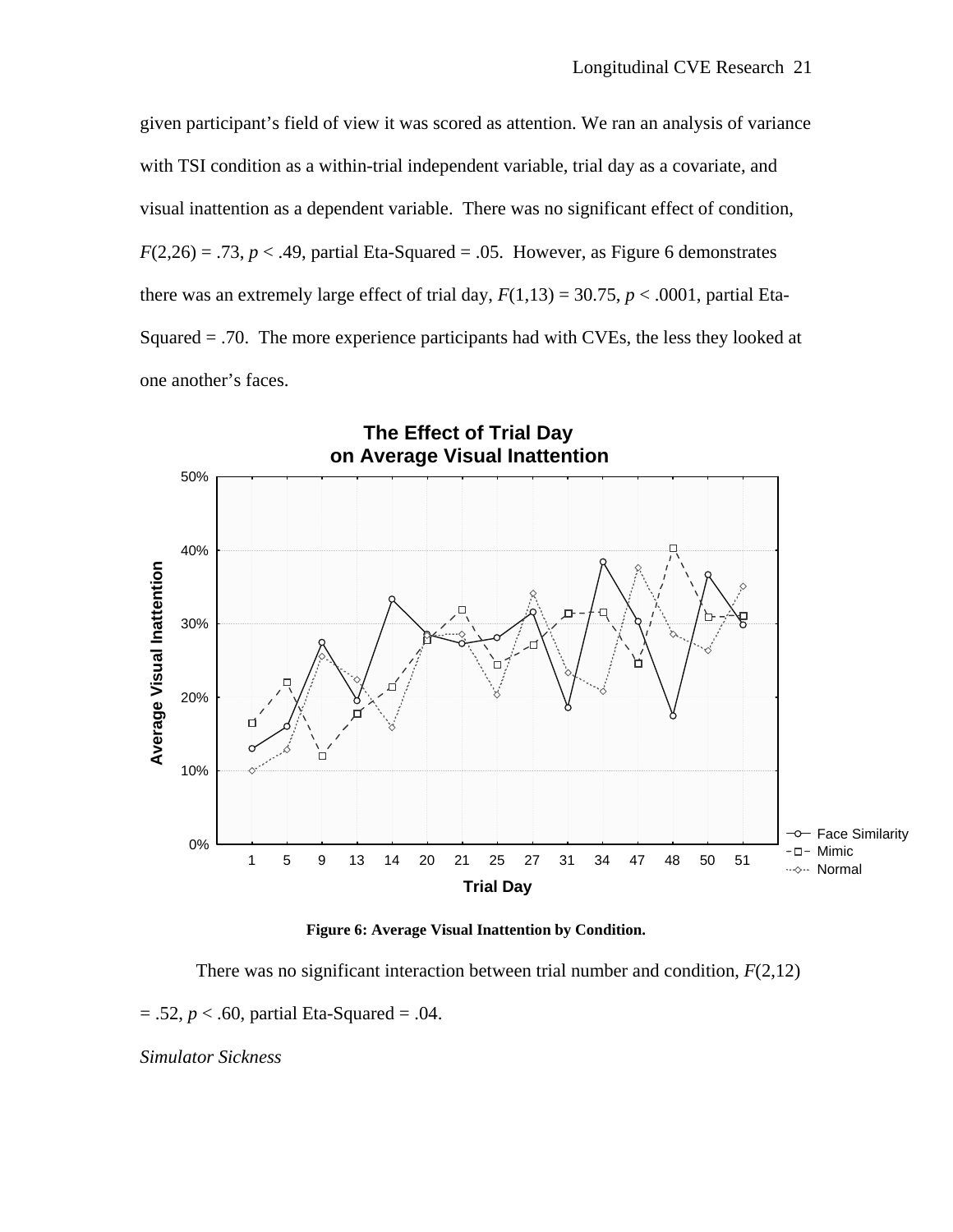We took the mean simulator sickness questionnaire score for each trial from all groups. Higher scores indicate more simulators sickness. Figure 7 demonstrates the means for the three conditions. Overall the level of reported sickness was quite low; fewer than five percent of all responses indicated anything but no symptoms or mild symptoms.



Figure 7: Mean SSQ scores for the three conditions by Trial Day.

We then ran an analysis of variance with TSI condition as a within-trial independent variable, trial day as a covariate, and simulator sickness as a dependent variable. There was no significant effect of condition,  $F(2,26) = .57$ ,  $p < .57$ , partial Eta-Squared  $= .04$ . However, as Figure 7 demonstrates there was an extremely large effect of trial number,  $F(1,13) = 35.50, p < .0001$ , partial Eta-Squared = .73. The more experience participants had with CVEs, the less they reported simulator sickness.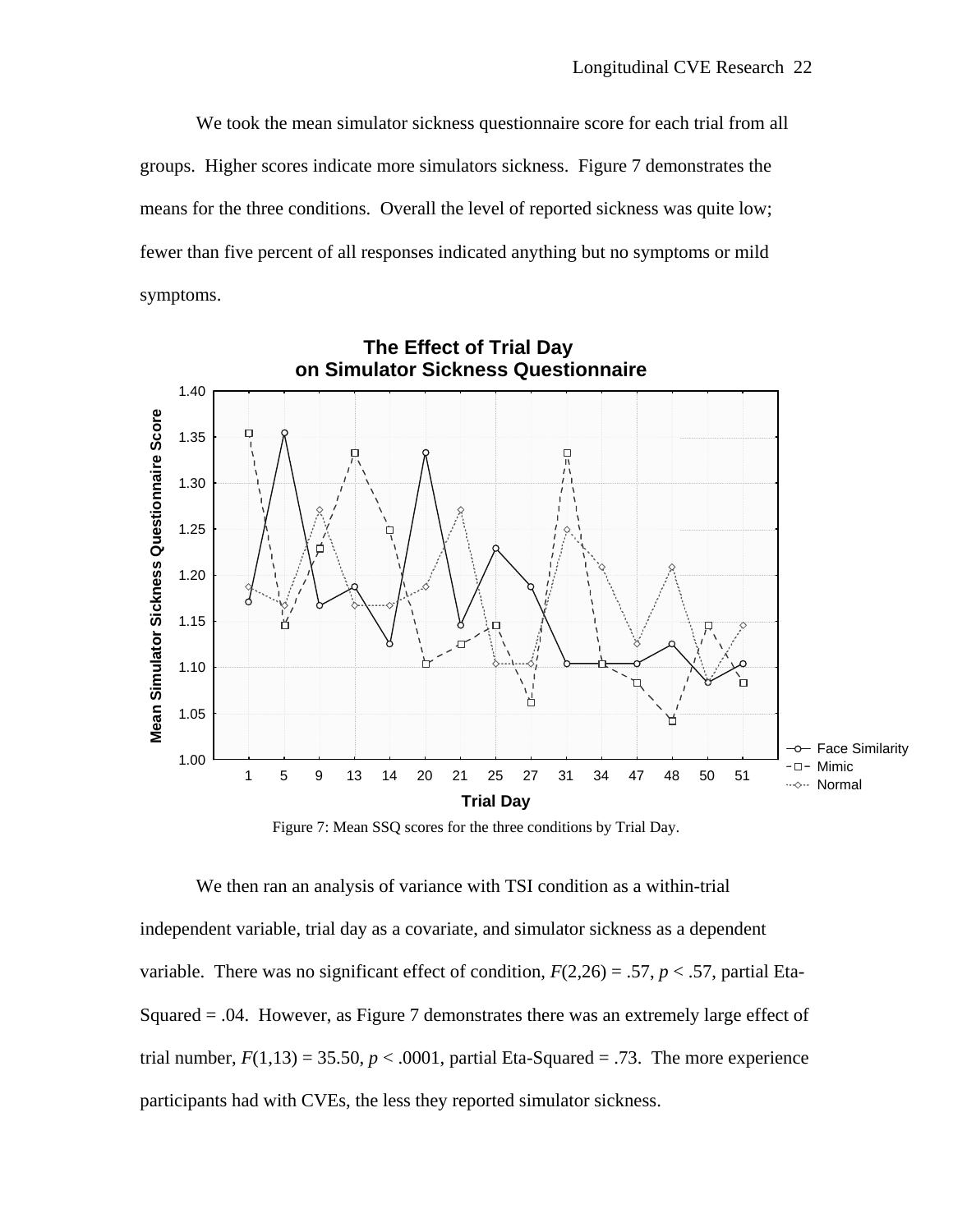#### General Discussion

The goal of this study was two fold. First, we implemented two TSI conditions in order to understand how behavioral similarity and visual similarity impacted task performance, presence and copresence. And second, we wanted to explore how task performance, head movements, presence, copresence, simulator sickness, and Entitativity in CVEs changed over time as participants adjusted to the novelty of the technology.

Task performance overall did not vary as a function of the condition (normal, face similarity, mimic), however there was an interaction effect between condition and task type that was driven by the 20 Questions task, in which participants performed best in the face similarity condition. In other words, participants solved the problems using fewer questions in this task when each of them saw their own face on their two conversational partners. This effect is consistent with previous work that demonstrates an increase in task performance when groups are organized to reflect demographic similarity (Kirkman et al., 2004). This effect did not occur with the other tasks; future research should examine the reasons why facial similarity improves performance in some areas but not in others.

One of the most surprising results of this study is the fact that the conversations functioned more or less normally under the various TSI conditions. In the face similarity condition, participants spent a majority of the time looking at other people wearing their exact face—even on the trial with the highest degree of visual inattention, participants looked at one another for approximately 60 percent of the time. Despite postexperimental interviews that indicated that participants found the experience of other people wearing their face to be strange and uncomfortable, participants still looked at one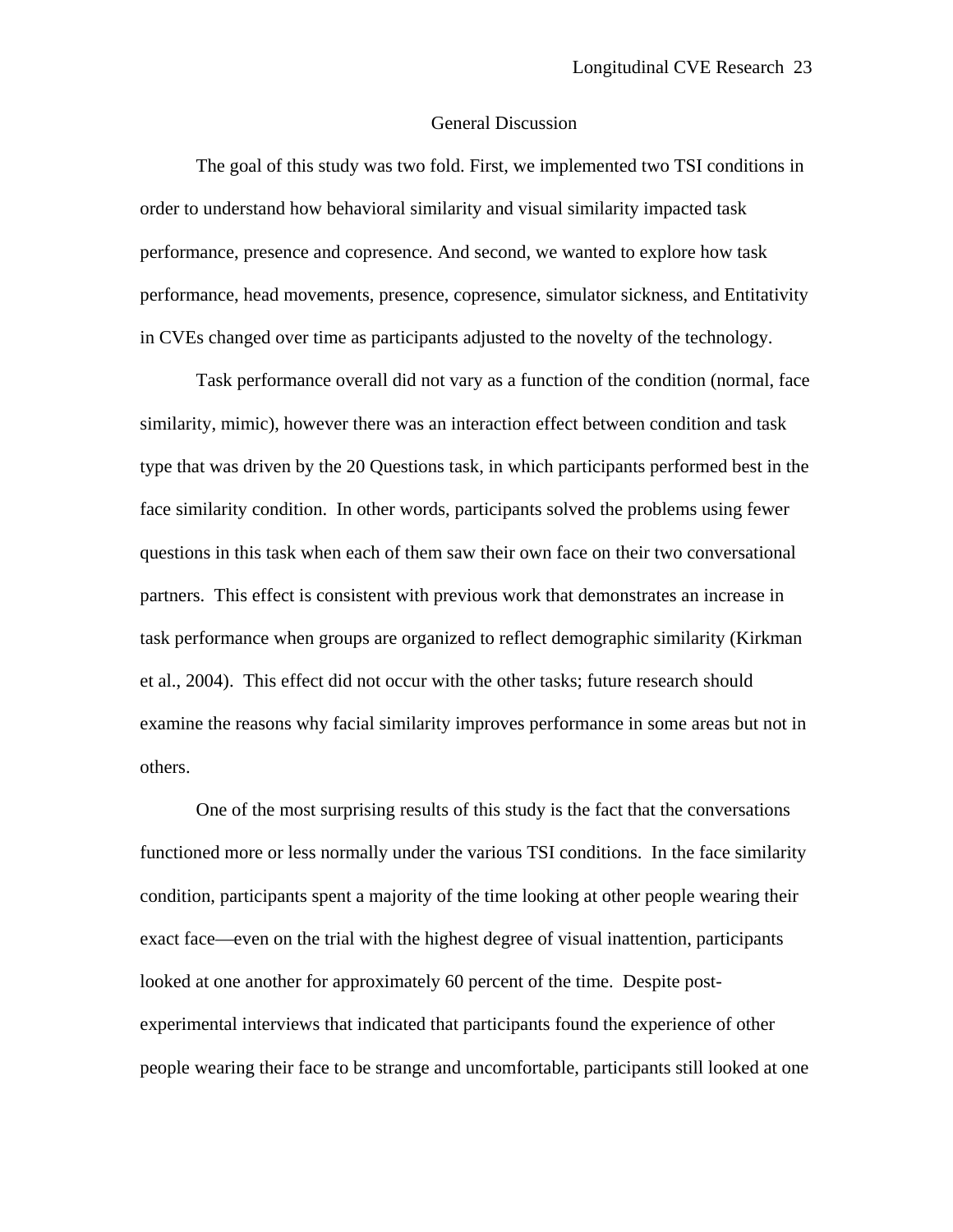another and actually performed some tasks more efficiently in that condition. Even more striking is the fact that people looked at one another consistently during the mimic condition. For example, Person A paid attention to the head movements of B and C, despite the fact that A clearly was aware that the movements of B and C's avatars were actually his or her own movements, and had nothing to do with the actual behaviors of B and C. Previous research has demonstrated the power of implicit TSI when participants are unaware (Bailenson & Yee, 2005; Beall et al. 2003). The current findings demonstrate that TSI, when made explicit, does not force interactants to behave in a constrained manner. At the beginning of the experiment, we explicitly told participants they were being mimicked during some of the trials. However, during post-experiment interviews, four of the nine participants reported that they had completely forgotten the manipulation.

As the longitudinal study progressed, entitativity increased linearly with the amount of time participants interacted with one another. The fact that the group became more cohesive over time is not surprising. However, it is quite encouraging that this increase in entitativity, which is characteristic of face to face groups, (Lickel et al., 2000) also occurs in CVEs. Furthermore, groups showed high entitativity over time even when their behaviors were altered with TSI. A serious criticism of TSI theory is that when veridical behaviors of group members are replaced by transformed ones, the interactional synchrony (Kendon, 1977) will be lost. In other words, because there may be mismatches between types of behaviors (i.e. verbal behaviors may not match nonverbal behaviors) the intricate structure that governs normal face to face interaction will be lost. The fact that the groups formed extremely high levels of cohesion, even in the presence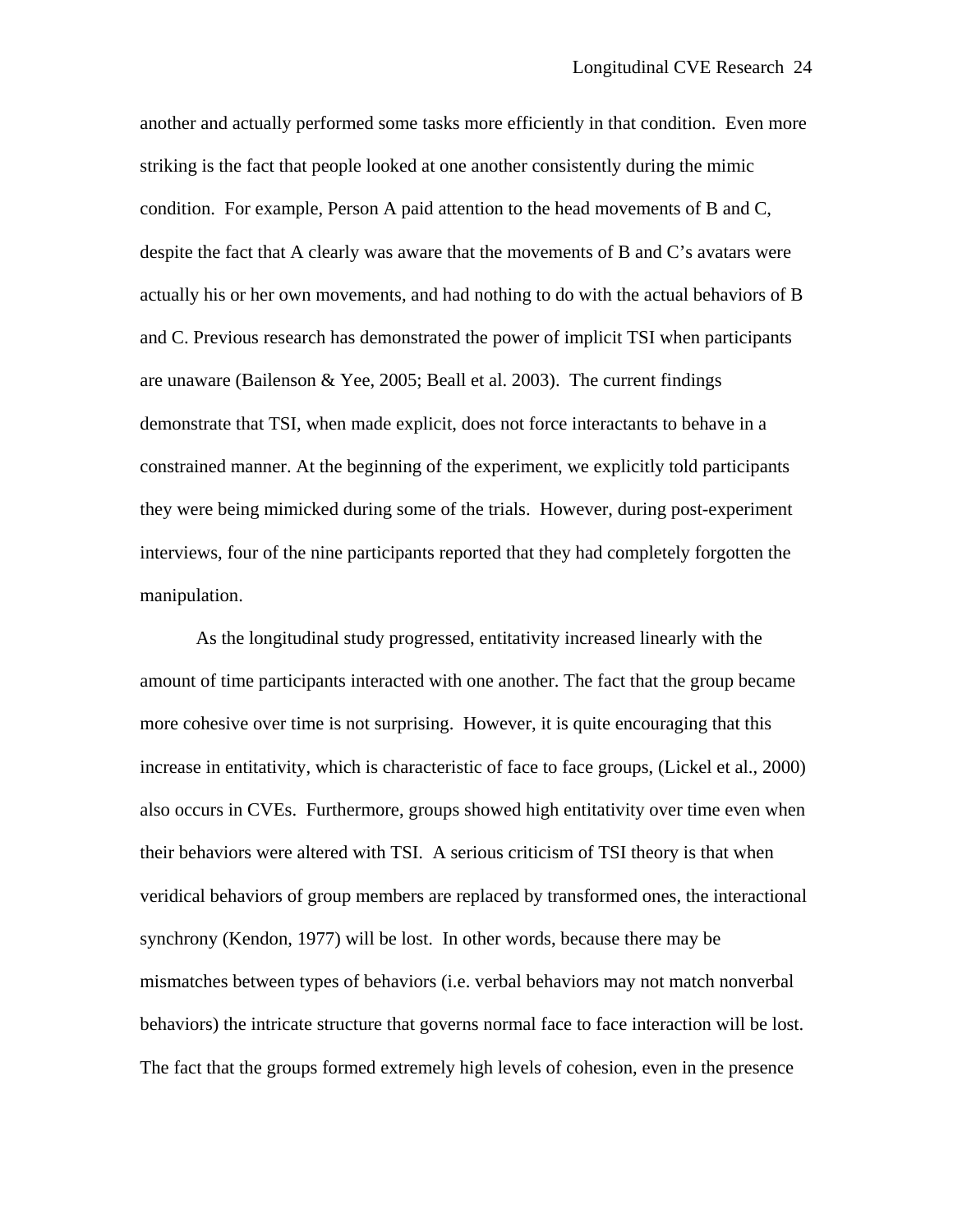of TSI, demonstrates the resiliency of people to gain symbolic meaning from even the starkest degree of social cues.

Presence and copresence did not vary significantly over time in the self-report measures, however the head movement data showed that participants looked at each other less over time. Towards the last few sessions, participants in all three TSI conditions were looking at one another for only approximately 60 percent of the time during the interaction, compared to approximately 85 percent for the first few trials. While visual contact should have an impact on measures of copresence, we did not find any differences in self-report of copresence over time. Thus, these findings suggest that important behavioral changes were not captured by the self-report measures, which may be too rough of a measurement tool to capture important psychological aspects of CVE use, as previous work has also suggested (Bailenson et al., in press; Slater, 2004). Finally, self-reported simulator sickness declined as participants became more familiar with the virtual reality equipment. Previous work that draws conclusions about the nature of simulator sickness, without examining their systems over time, should be wary of their results.

There are a number of limitations of the current study. First of all, due to the small sample size of participants, we did not have enough statistical power to examine the data as thoroughly as we would have liked to. Furthermore, participants had met face-to-face before beginning the study (and often saw one another on the way to the laboratory) and this level of familiarity most likely added noise to our entitativity and copresence measures. Previous work has demonstrated that meeting face-to-face before meeting in a computer-mediated setting causes the group to be more cohesive than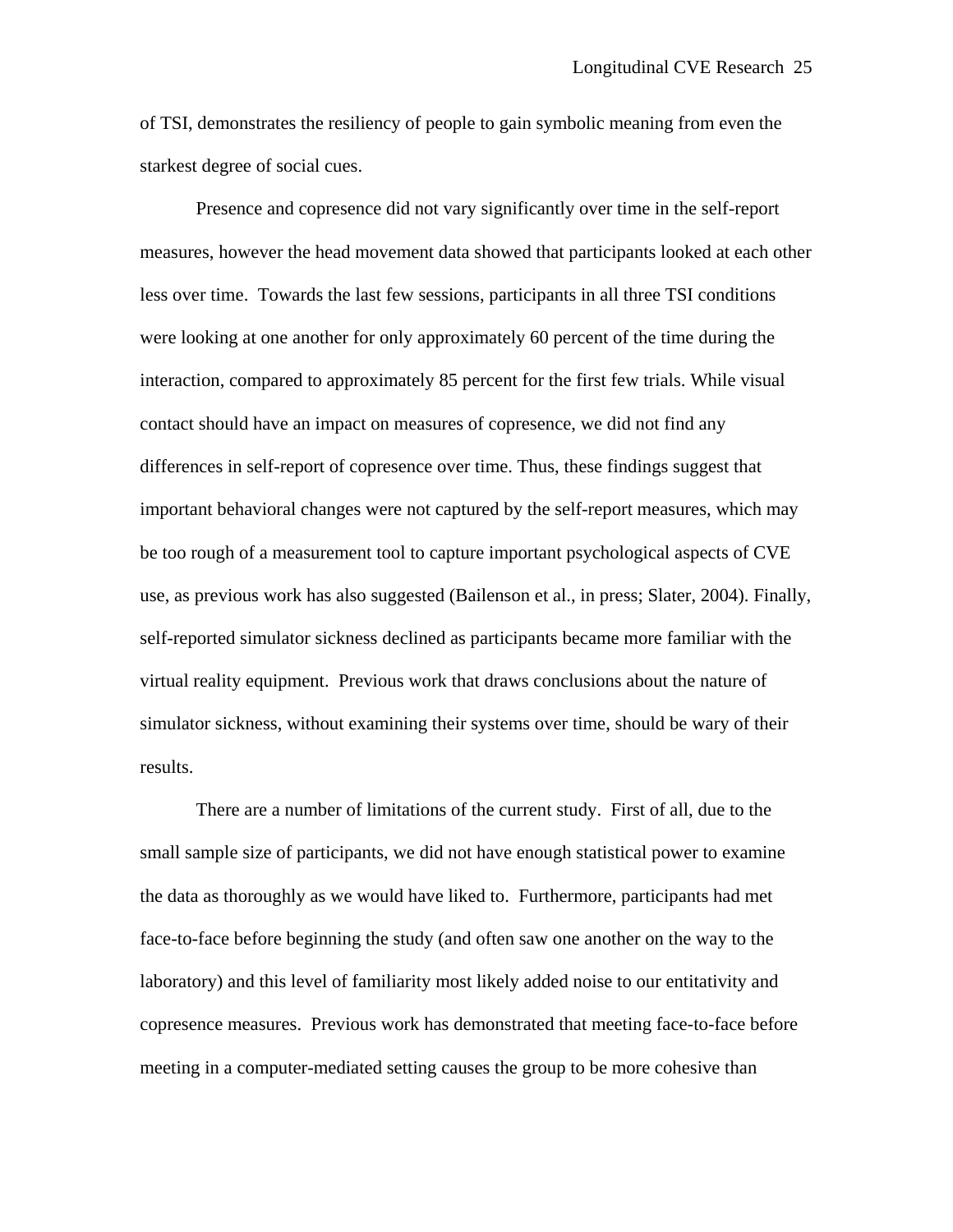mediated meetings without prior face-to-face interaction (Rocco, 1998). Future work should attempt to study longitudinal development of these constructs in CVEs that are physically remote in order to avoid this contamination to the data. Moreover, the lack of a difference in TSI conditions on some of our dependent variable may be explained by a lack of motivation of participants to perform the specific experimental tasks. In future work, increasing participant motivation with monetary incentives may produce different results. Finally, it could be the case that by presenting conditions in continuous blocks (as opposed to randomly dispersing them) would have produced more pronounced differences by allowing subjects to familiarize themselves with the communication paradigm. Similarly, having a control condition that was either voice only or face-to-face would allow more direct comparisons between CVEs and other communication media directly. Future work should examine this methodology.

These findings on head movement changes over time have larger implications on CVE usage. They suggest that over time, the participants paid much less attention to the visual resources in the environment and relied more heavily on auditory resources. Thus, ironically, it appears that over time the participants occasionally used the CVE more as a telephone conference than a visual conference. While most likely this trend is in part driven by our specific CVE implementation (i.e., the small number of actual user behaviors tracked and rendered which would provide useful social cues as well as the limited HMD field of view, weight, resolution, etc.), the fact remains that people relied less and less on visual avatar representation as they became more familiar with the CVE technology. This behavioral data is mirrored by the fact that subjective ratings of presence were much higher in the initial two sessions than in all other sessions, although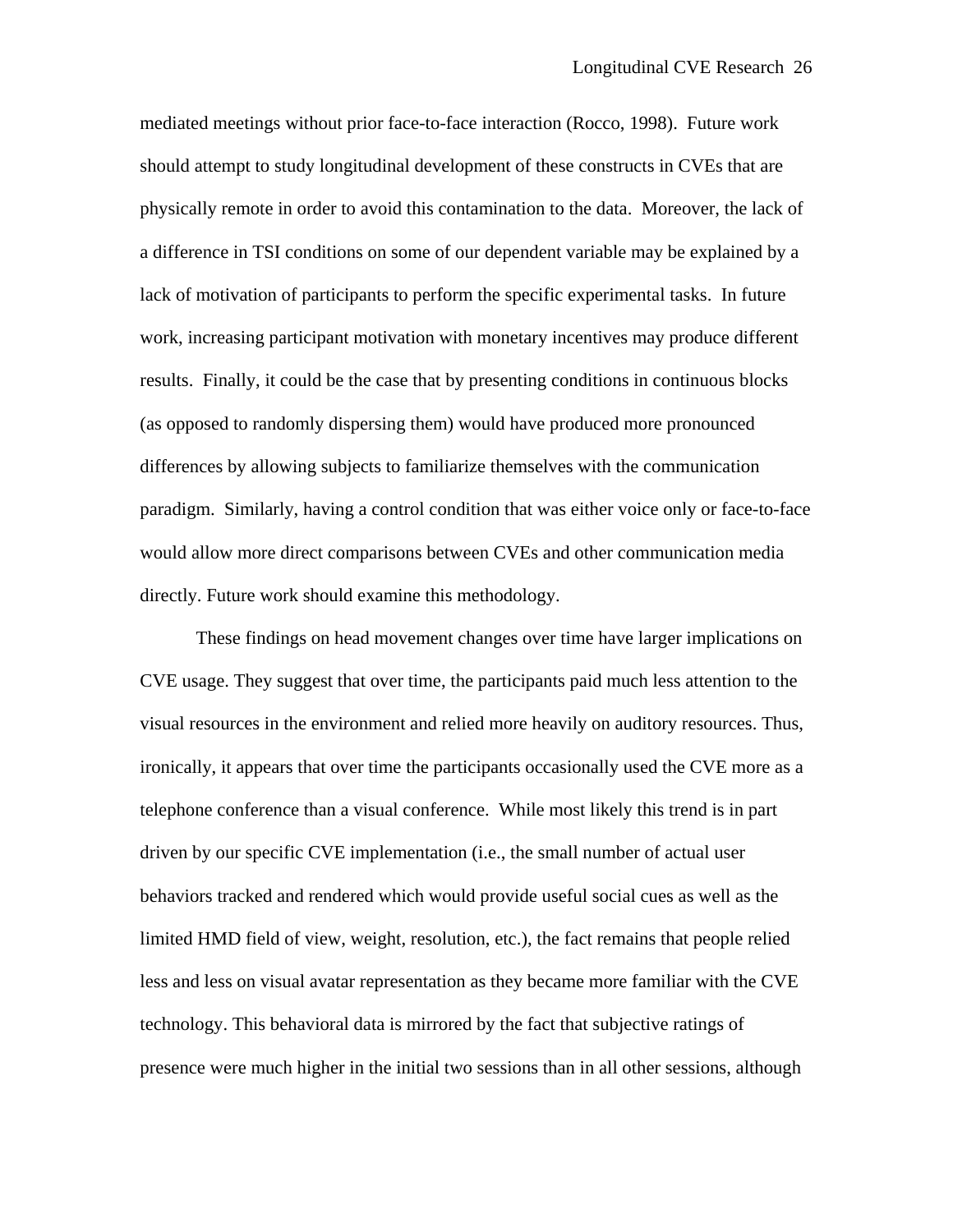due to our low number of participants it was not possible to test statistical significance of this trend.

The findings also make clear that important behavioral changes do occur over time in CVE interactions and that it is naïve to assume that the novelty of the technology and equipment has no impact on the interaction among first-time users. This is particularly true for almost all CVE studies that have been run using first-time users. The technology is so novel and difficult to use that the manner in which first-time users employ these systems are vastly different from users who have more experience with the technology.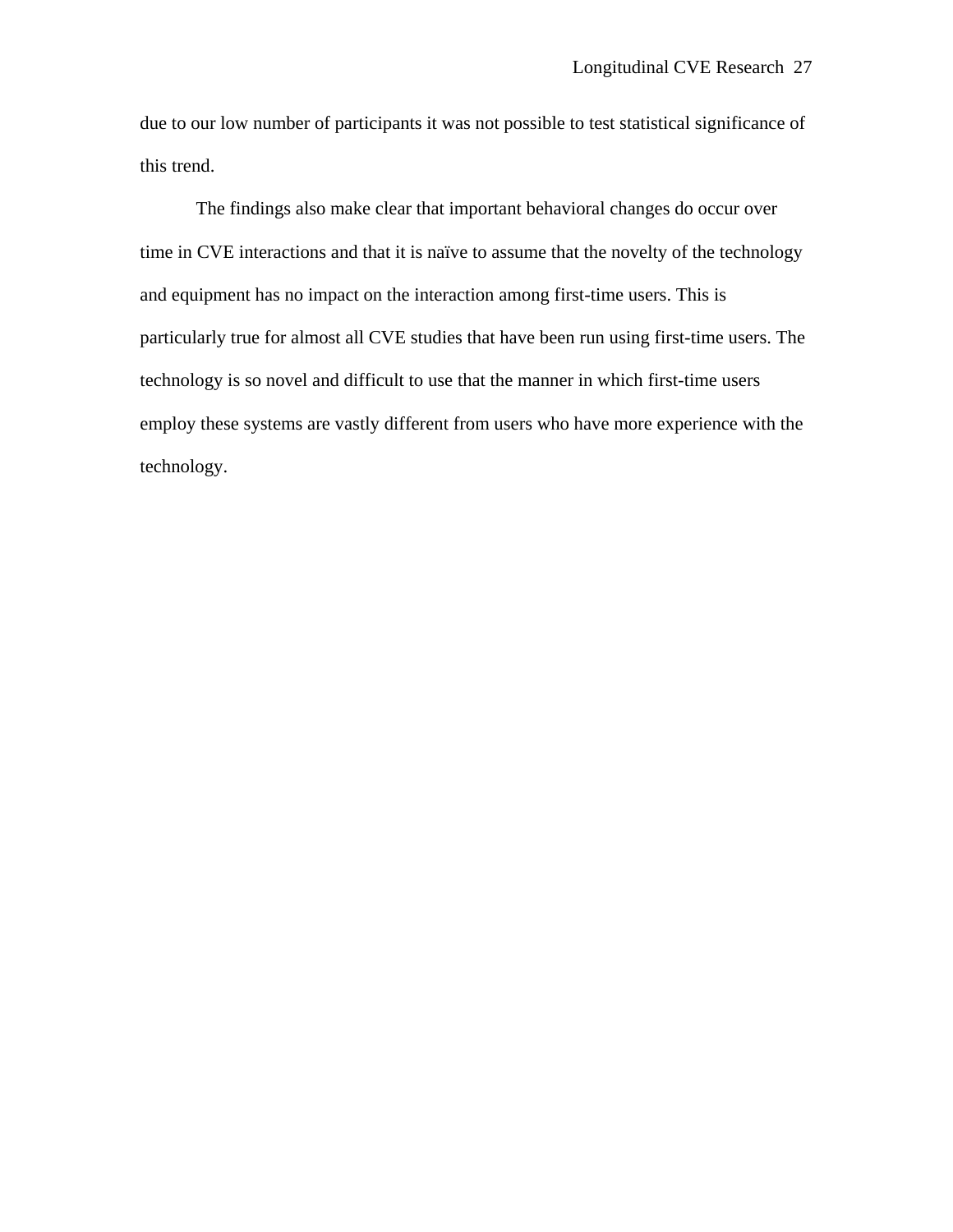# Footnotes

<sup>1</sup>Due to computer error, on two of the fifteen trials, experimental conditions were received by more than one group, as Appendix A demonstrates. For purposes of inferential statistical tests, we switched the data/conditions of group B for trial 9 and for trial 11. This switch preserved the integrity of the data files better than replacing missing values with the mean of that condition would have.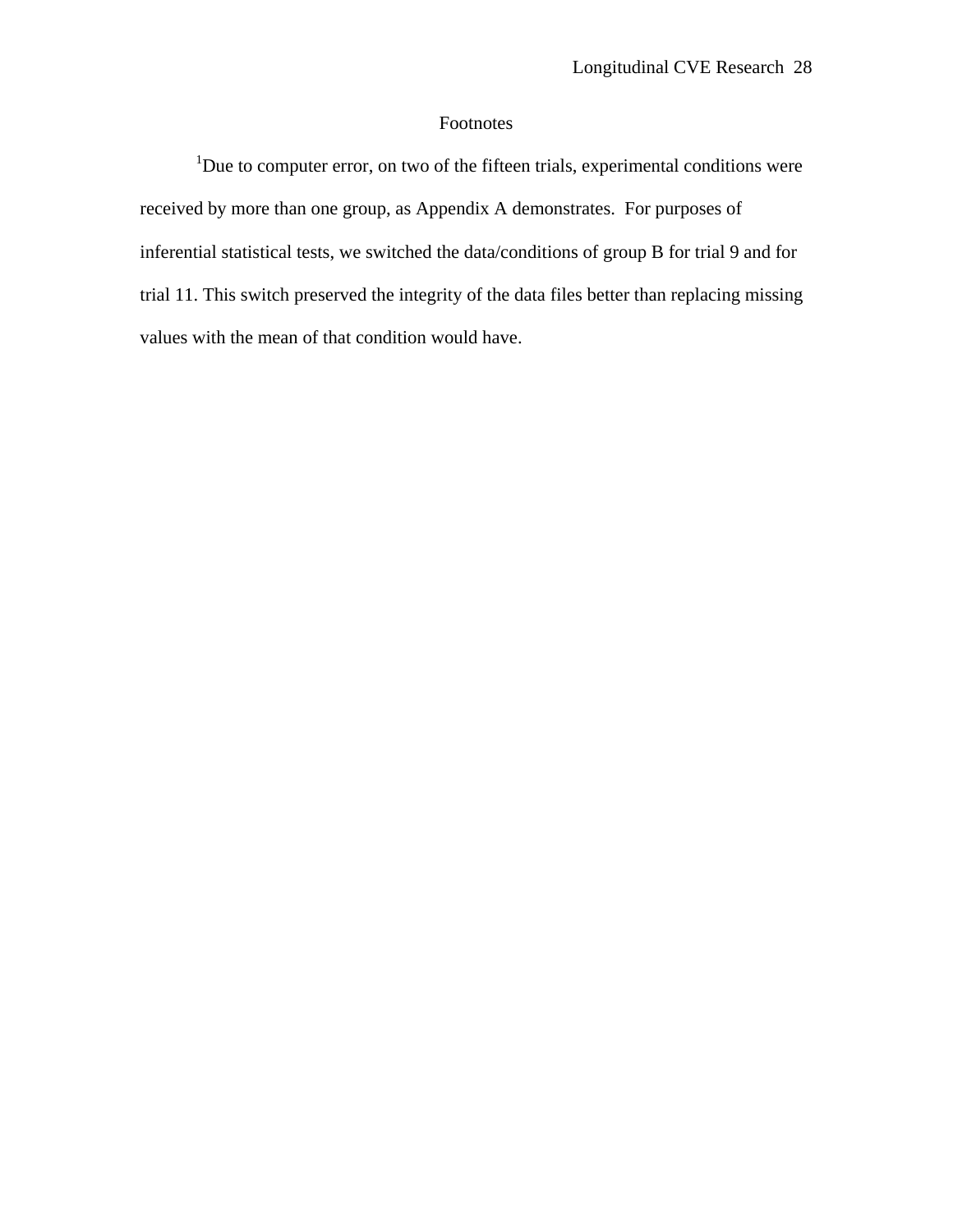# Author Notes

The author's would like to thank Jakki Oni Bailey, Emily Boyd, Claire Carlson, KC Corkery, Gerren Crochet, Melanie Curtain, Alexandra Davies, Eric Ford, Allison Lee, Malia Skaer, Holly Thorsen, and Sam Warburg for the assistance during this project. Furthermore, we would like to thank Robby Ratan for helpful comments on the paper.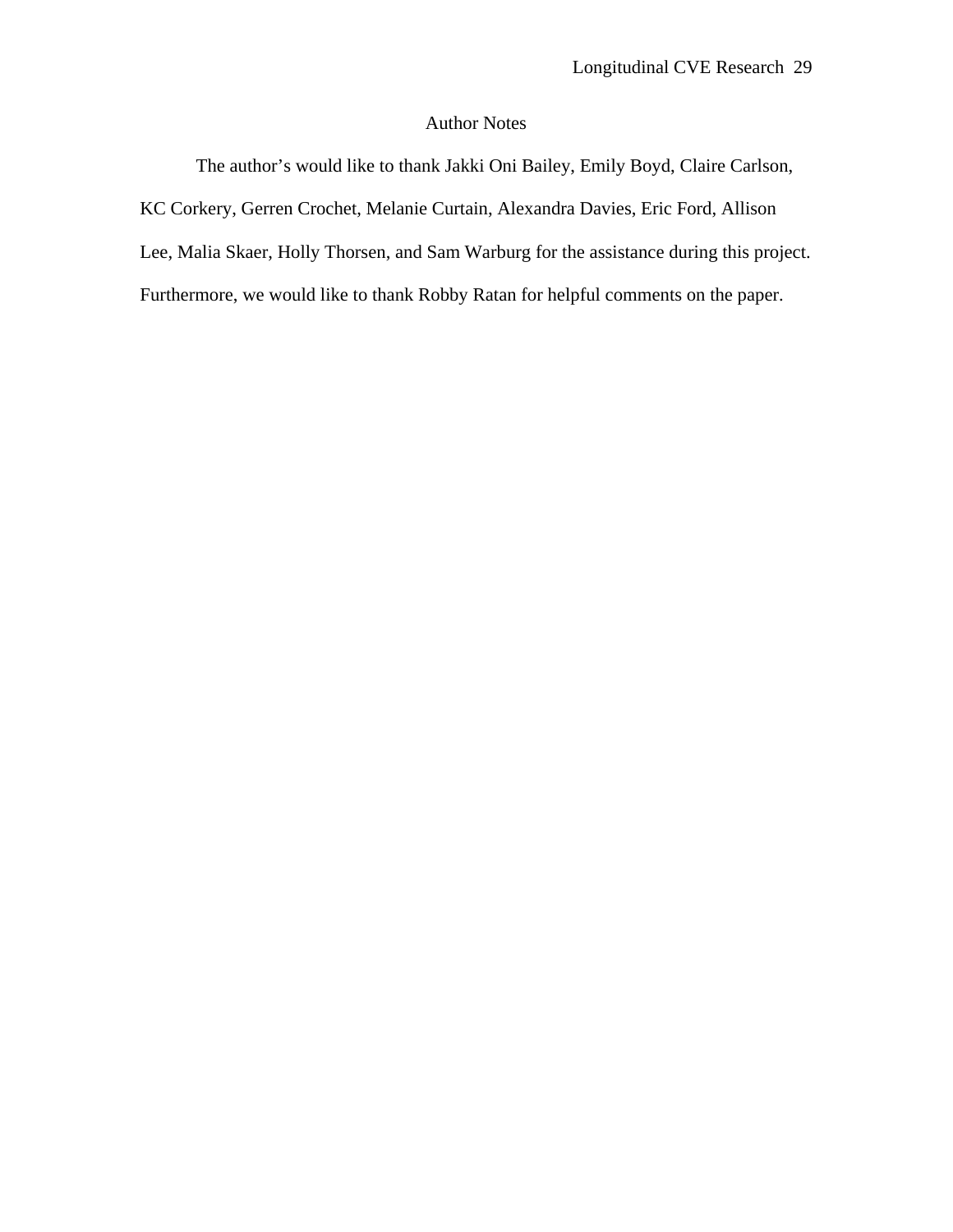|                |              |              |              | <b>Group A</b> | <b>Group B</b>   | Group C          |
|----------------|--------------|--------------|--------------|----------------|------------------|------------------|
|                |              |              |              | (days since    | (days since last | (days since last |
| <b>Trial</b>   | Task1        | Task2        | Task3        | last trial)    | trial)           | trial)           |
| 1              | 20 Questions | <b>RAT</b>   | Insight      | face sim       | normal           | mimic            |
| $\overline{2}$ | 20 Questions | <b>RAT</b>   | Insight      | normal $(5)$   | minic(5)         | face $\sin(5)$   |
| 3              | <b>RAT</b>   | Insight      | 20 Questions | mimic $(7)$    | face $\sin(2)$   | normal $(2)$     |
| $\overline{4}$ | Insight      | 20 Questions | <b>RAT</b>   | face $\sin(2)$ | normal $(5)$     | mimic $(5)$      |
| 5              | <b>RAT</b>   | 20 Questions | Insight      | normal (0)     | minic(1)         | face $\sin(2)$   |
| 6              | 20 Questions | Insight      | <b>RAT</b>   | mimic $(5)$    | face $\sin(8)$   | normal $(5)$     |
| 7              | Insight      | <b>RAT</b>   | 20 Questions | face $\sin(2)$ | normal $(1)$     | mimic $(2)$      |
| 8              | Insight      | <b>RAT</b>   | 20 Questions | normal $(5)$   | mimic $(4)$      | face $\sin(5)$   |
| 9              | 20 Questions | Insight      | <b>RAT</b>   | mimic $(2)$    | mimic $(2)$      | normal $(2)$     |
| 10             | <b>RAT</b>   | 20 Questions | Insight      | face $\sin(0)$ | normal (6)       | mimic $(5)$      |
| 11             | Insight      | 20 Questions | <b>RAT</b>   | normal (2)     | face $\sin(1)$   | face $\sin(7)$   |
| 12             | <b>RAT</b>   | Insight      | 20 Questions | mimic $(17)$   | face $\sin(21)$  | normal $(2)$     |
| 13             | 20 Questions | <b>RAT</b>   | Insight      | face $\sin(0)$ | normal (0)       | mimic(1)         |
| 14             | <b>RAT</b>   | 20 Questions | Insight      | normal (2)     | mimic(1)         | face $\sin(4)$   |
| 15             | 20 Questions | Insight      | <b>RAT</b>   | minic(0)       | face $\sin(0)$   | normal $(2)$     |

# **Appendix A**: **Trial Schedule**

Note: Zero days since the last trial indicates that the trial was on the same day.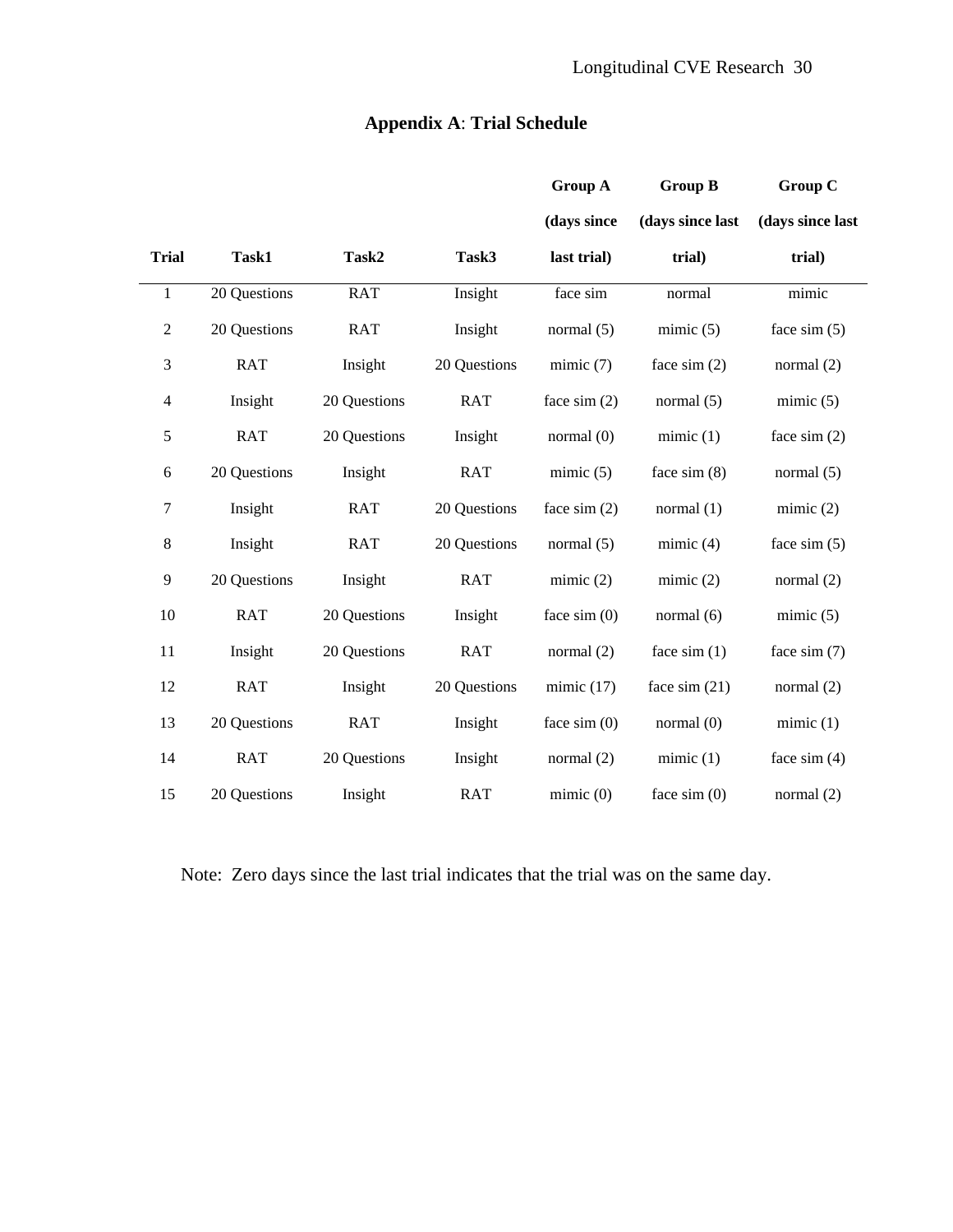# **Appendix B: Task Stimuli**

# **20 Questions and RAT Words**

|                 | 20 Q          | 20 Q          | 20 Q             | <b>RAT</b>  | <b>RAT</b>   | <b>RAT</b>    |
|-----------------|---------------|---------------|------------------|-------------|--------------|---------------|
|                 | Word 1        | Word 2        | Word 3           | Word 1      | Word 2       | Word 3        |
| <b>Trial 1</b>  | <b>Boat</b>   | Monkey        | Happiness        | Deep        | Bar          | <b>Jack</b>   |
| <b>Trial 2</b>  | Pineapple     | Communism     | Bookshelf        | Blue        | <b>Blast</b> | White         |
| Trial 3         | Astronomy     | Soap          | <b>Butterfly</b> | Salt        | Pipe         | Music         |
| <b>Trial 4</b>  | Telephone     | Cactus        | Health           | Party       | Gift         | Cabbage       |
| Trial 5         | Snake         | Embarrassment | Scissors         | Candle      | Gin          | Thief         |
| Trial 6         | Fire          | Toothbrush    | Dolphin          | Quiet       | Paint        | Sea           |
| <b>Trial 7</b>  | Wallet        | Grass         | Gender           | City        | Beer         | Dull          |
| <b>Trial 8</b>  | Earthworm     | Poetry        | Ring             | Card        | High         | Cold          |
| <b>Trial 9</b>  | Anger         | Umbrella      | Carrot           | Needle      | <b>Note</b>  | Sack          |
| <b>Trial 10</b> | <b>Bread</b>  | Spider        | Music            | Silver      | Cheese       | Eagle         |
| Trial 11        | Pigeon        | Intelligence  | <b>Book</b>      | Cookie      | Glass        | <b>Street</b> |
| <b>Trial 12</b> | Color         | Milk          | Wolf             | Memory      | Water        | Tape          |
| Trial 13        | Salt          | Squirrel      | Paris            | Pool        | Paper        | <b>Book</b>   |
| <b>Trial 14</b> | Penguin       | Christmas     | Fork             | <b>Bath</b> | Smooth       | Table         |
| Trial 15        | <b>Beauty</b> | Bicycle       | Banana           | Spider      | Head         | Top           |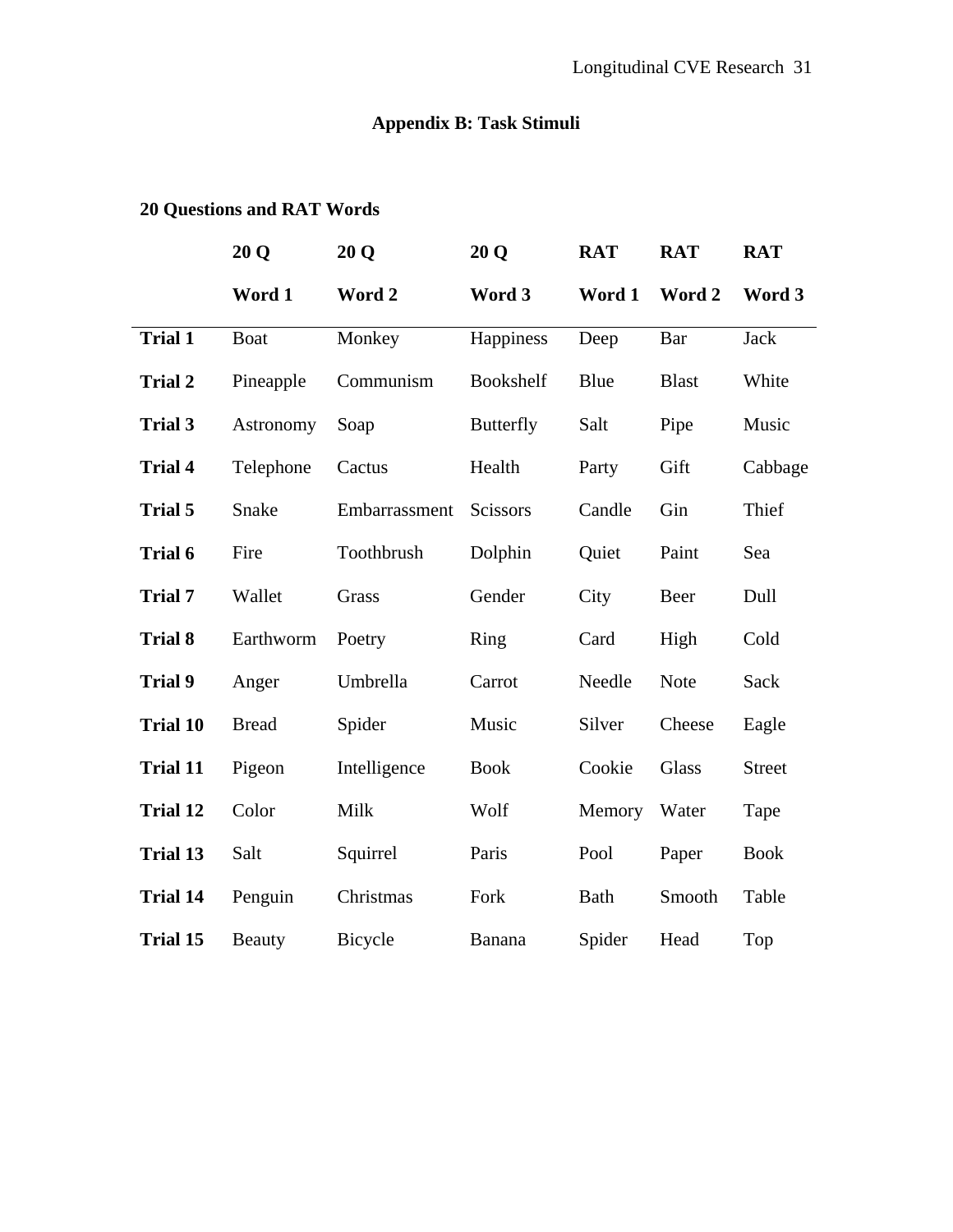#### **Insight Problems**

#### **Problem 1 – Radiation**

**Question:** A patient with a tumor in his stomach will die unless he is treated, but he cannot be operated on. There is a new laser treatment available. The ray of laser can be adjusted in intensity. Unfortunately, the intensity necessary to destroy the tumor will also destroy healthy tissue the ray of laser passes through, and at intensities that will not hurt healthy tissue, the ray of laser will not affect the tumor. How can the patient be saved using this laser treatment?

**Answer:** Use multiple lasers directed at the same spot, so the intensity is only strong enough in the spot where all lasers meet.

#### **Problem 2 – Water Lilies**

**Question:** The water lilies in a pond double every 24 hours. If the pond is filled with water lilies in 30 days, on what day was the pond half full?

**Answer:** On day 29, because on the day before, the pond would have been half full.

#### **Problem 3 – Matchsticks**

**Question:** What is the smallest number of matchsticks you need to form 10 triangles? You may not break the matchsticks.

**Answer:** 6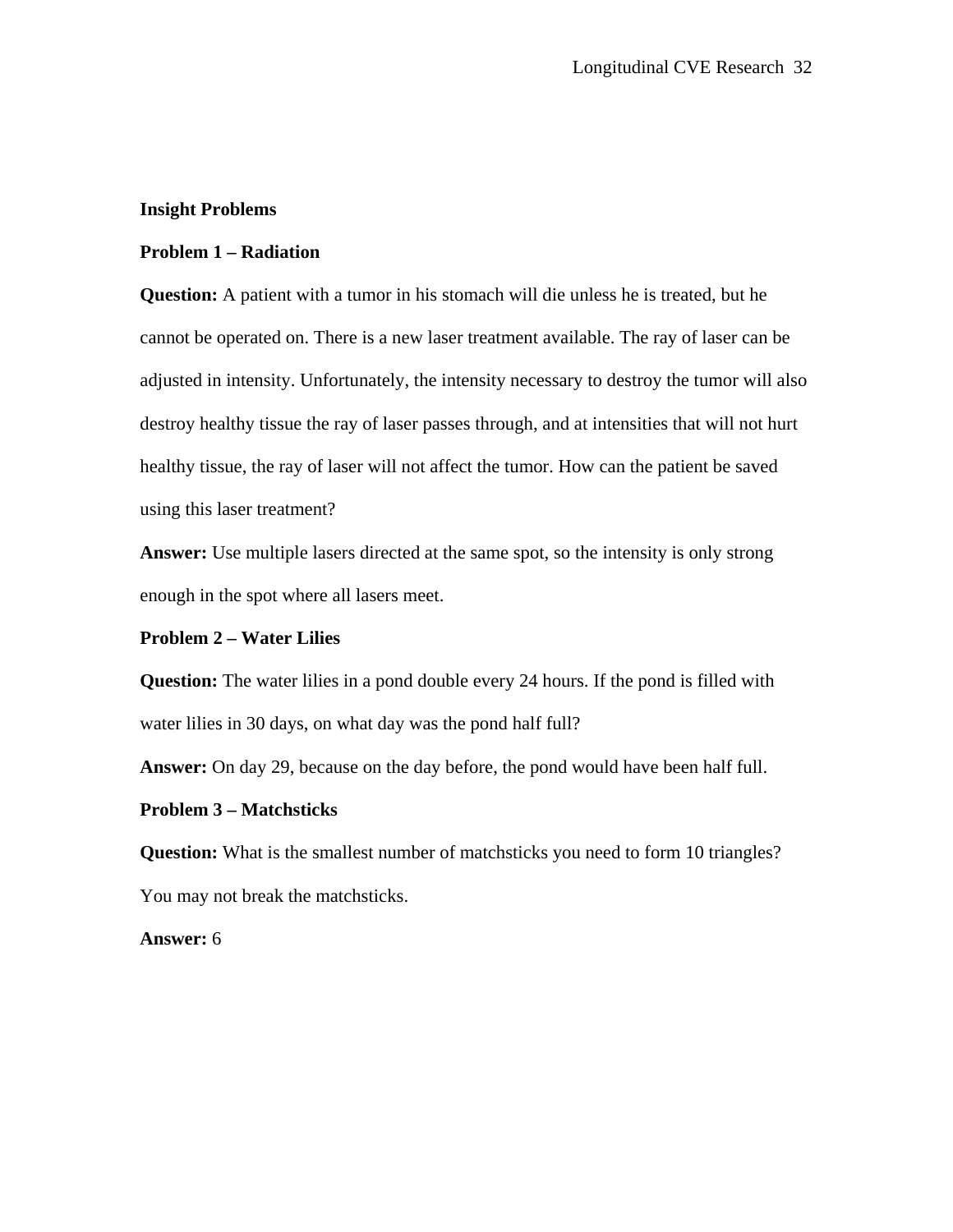

**Problem 4 – Animal Pens** 

**Question:** How would you put 27 animals in 4 pens such that there are an odd number of animals in each pen?

**Answer:** Put all animals in one pen, then have 3 concentric pens around it.

# **Problem 5 – Oil and Vinegar**

**Question:** A small bowl of oil and a small bowl of vinegar are placed side by side. You take a spoonful of the oil and stir it casually into the vinegar. You then take a spoonful of this mixture and put it back in the bowl of oil. Which of the two bowls is more contaminated?

**Answer:** They are equally contaminated.

# **Problem 6 – Knights and Knaves**

**Question:** On a particular island, there are only knights and knaves.

- 1) Knights always tell the truth
- 2) Knaves always lie

You meet Alice, Bob, and Rex. Alice says Rex is a knave. Rex says Bob is a knave. Bob

says either he is a knight or Alice is a knight. What are Alice, Bob and Rex.

**Answer:** Alice is a knave. Rex is a knight. Bob is a knave.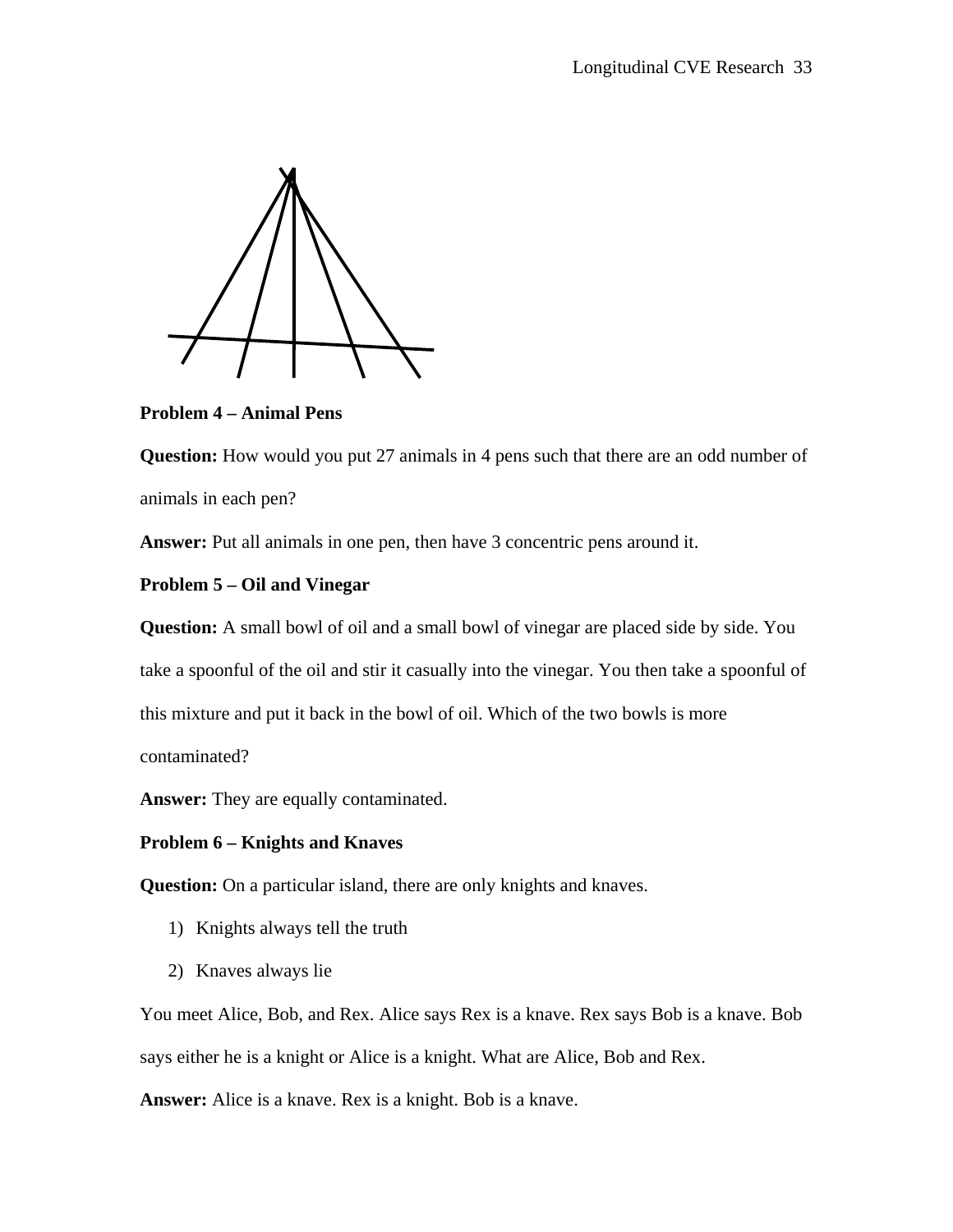#### **Problem 7 – 20 Quarters**

**Question:** You are wearing blindfolds and gloves. On a table in front of you are 200 quarters. You know that 20 of them are heads, while the rest are tails. Your task is to split the quarters into two piles where both piles have the same number of heads. How do you accomplish this?

**Answer:** Take any 20 quarters. Move them into a separate pile. Flip them over.

### **Problem 8 – 3 Light Bulbs**

**Questions:** You are in a room with 3 light switches, each of which controls 1 of 3 light bulbs in the next room which you cannot look into. You are allowed to enter the room with the light bulb only once. How can you determine which switch is connected to each of the 3 bulbs?

**Answer:** Turn one switch on for 5 minutes. Turn it off. Turn another switch on. Go into room. There will be one bulb that is on, one bulb that is off but warm to touch, and one bulb that is off and cold.

#### **Problem 9 – Cork and Bottle**

**Question:** You put a coin into a wine bottle and then fit a cork snugly into the bottle's opening. How can someone remove the coin without breaking the bottle or removing the cork?

**Answer:** Push cork into bottle. Pour coin out.

#### **Problem 10 – 4 Trees**

**Question:** A landscape designer is asked to place four trees such that they are equidistant from each other. How does he accomplish this?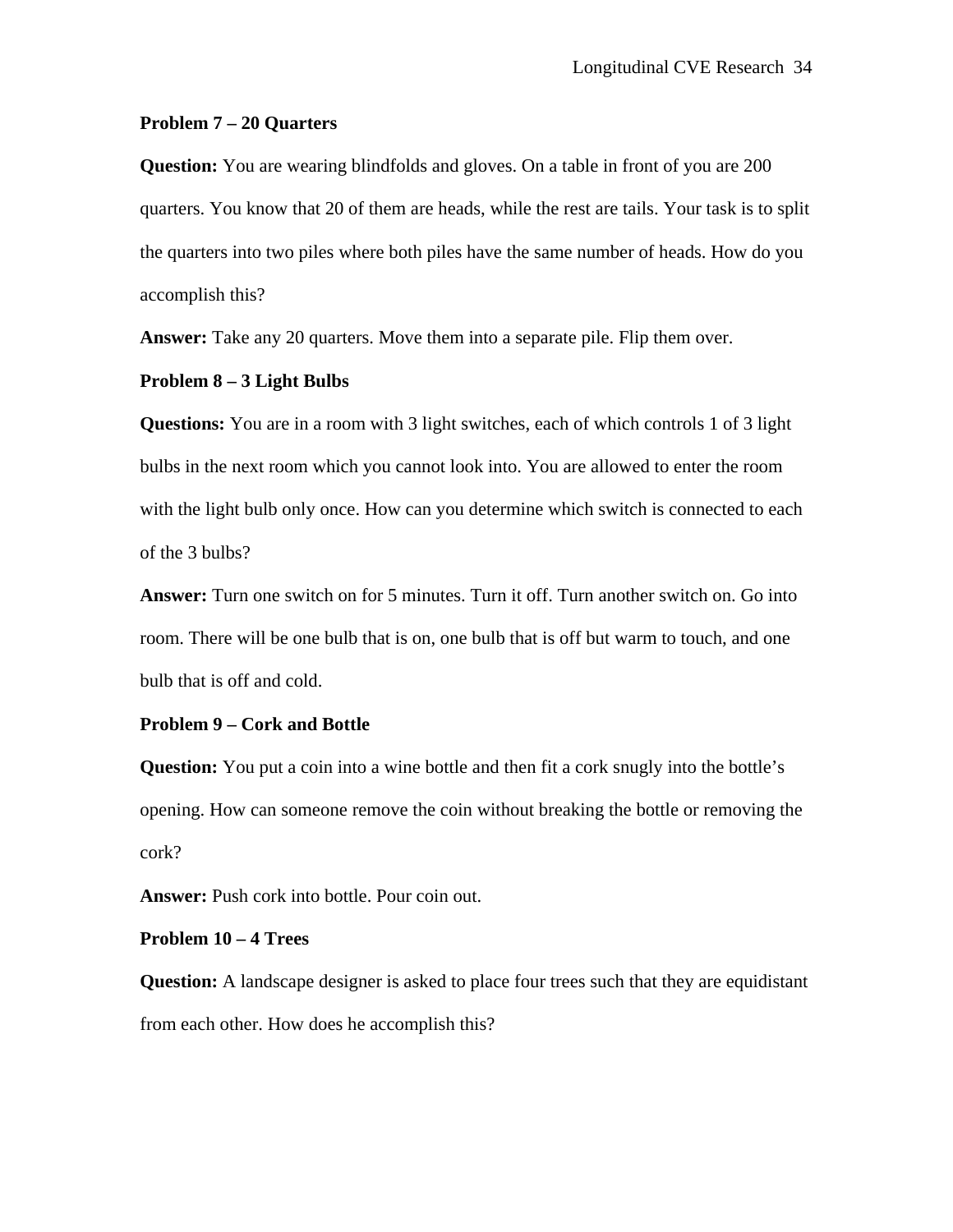**Answer:** Has to be in pyramid shape. So must be planted on a hill or some similar terrain.

#### **Problem 11 – River Crossing**

**Question:** Two men arrive at a river crossing at the same time. There is only one boat and the boat can only carry one person at a time. Neither of them can swim and there is no other way to cross the river, yet they both manage to cross the river. How did they accomplish this?

**Answer:** They start off on different sides of the river.

#### **Problem 12 – Rope Burning**

**Question:** You have two badly-woven topes with fluctuating widths, but which you know take one hour each to burn completely. But because of their fluctuating widths, thicker parts take longer to burn, so half of each rope may take longer or shorter than 30 minutes to burn. Using these two ropes, how can you time 45 minutes?

**Answer:** Burn one rope from both ends, and the other from one end. When the first rope is done, 30 minutes will have passed, and 30 minutes will be left on the second rope. At that point, light the second rope on its other end. When the second rope burns out, 15 minutes will have passed.

#### **Problem 13 – Locks**

**Question:** Andy and Brian are staying in different rooms in a hotel. Andy needs to give a golden pendant to Brian, but spies are in the hotel so neither Andy nor Brian can leave their rooms. The only way they can transfer items is through bellhops, but the bellhops will steal anything that is not secured in a portable safe. Andy and Brian each have a safe with a large clasp that can be secured with a padlock. Both Andy and Brian have their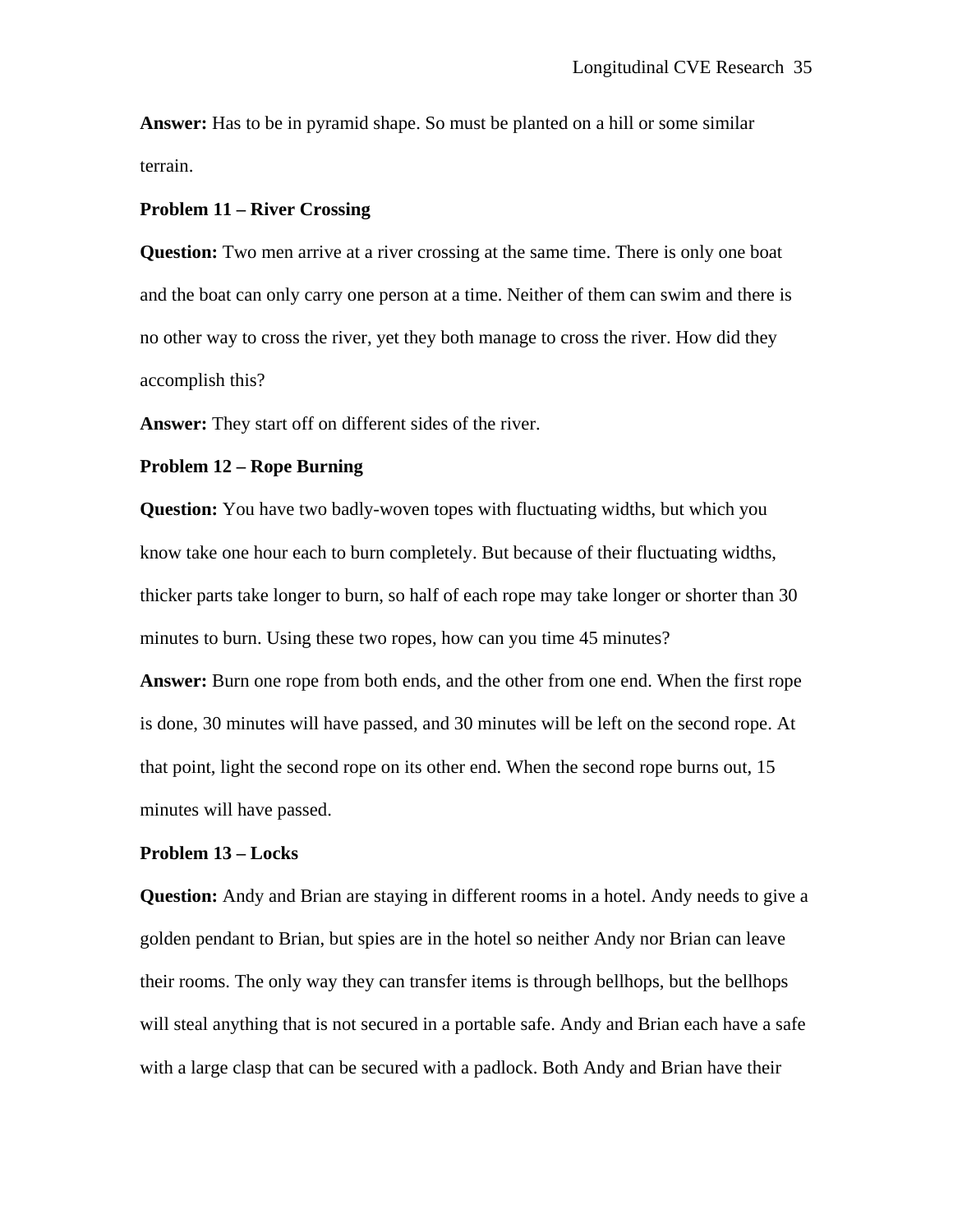own padlock with a corresponding key. So 1 pendant, 2 safes, 2 padlocks, and 2 keys, But anything that is not locked in a safe will be stolen by the bellhops. How can Andy get the pendant to Brian?

**Answer:** Andy puts pendant in safe and padlocks it and sends it to Brian. Brian doublepadlocks the safe and sends it back to Andy. Andy removes his lock and sends it back to Brian. Brian removes his padlock.

#### **Problem 14 – Gold Coin**

**Question:** There are 10 machines that produce gold coins that each weigh 2 pounds. You know that one of these machines is defective and making coins that are always 1 pound lighter than they should be. You are given an electric scale that gives you the exact weight of what is on it. How do you figure out which machine is defective with just one weighing?

**Answer:** Take 1 gold coin from  $1<sup>st</sup>$  machine, 2 coins from the  $2<sup>nd</sup>$  machine, and so on. Weigh them. The number of pounds missing would refer to the defective machine.

#### **Problem 15 – Letter Sequence**

**Question:** What is the next letter in the following sequence?

OTTFFSSEN?

**Answer:** One Two Three Four Five Six Seven Eight Nine Ten = T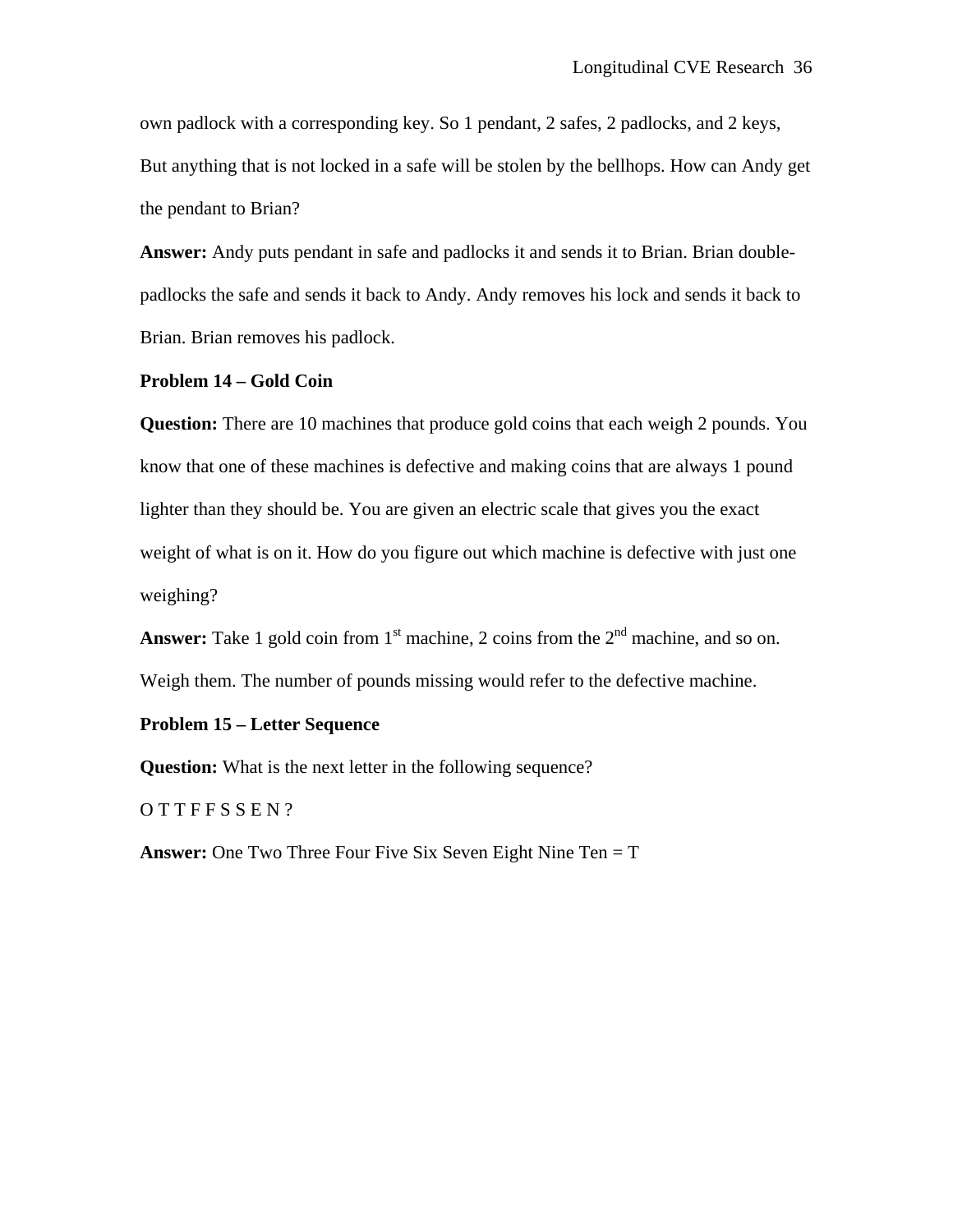# **Appendix C: Questions from self report measures**

## **Copresence (7 point response scale with endpoints labeled as "agree" or "disagree")**

I perceived that I was in the presence of other people in the virtual room with me.

I felt that the people in the virtual room were watching me and were aware of my presence.

The thought that they were not real people crossed my mind often in the virtual room (r). The people in the virtual room appeared to be sentient (conscious and alive) to me. I perceived the people as being only a computerized image, not as real people (r).

## **Presence (7 point response scale with endpoints labeled as "agree" or "disagree")**

- I forgot about my immediate physical surroundings (i.e., the lab room) when I was in the virtual conference.
- I paid more attention to my own thoughts (e.g., personal preoccupations, daydreams, etc.) than what was going on in the virtual conference (r).

I did not want to reach out and touch things in the virtual conference (r).

I felt like I was in a psychology laboratory rather than a virtual conference (r).

## **Entitativity (7 point response scale with endpoints labeled with content specific endpoints)**

Please indicate to what extent you would use the term "WE" to characterize you and the other two people in this group by circling the appropriate number.

Please indicate to what extent you and the people in this group are currently "connected". Please indicate how well you know the other two people in this group by circling the

appropriate number.

Please indicate how much you like the other people in this group by circling the appropriate number.

Please indicate how much you consider the three people in your group to be 'a group'

Please indicate how connected to one another you consider the people in your group to be.

How related to one another are the members of your group?

- Some sets of people are very much a "group"; when thought of, looked at, or described they are treated as a single entity, as "one thing." Other sets of people, on the other hand, are not much of a "group"; when thought of, looked at, or described they are treated as a number of individuals distinct from one another. With that in mind, you would describe the caste as one group or not at all one thing or very much one thing?
- When we think about certain things in the world, we sometimes think about the components that make them up. Other times, we think about the things as single units. With this distinction in mind, when you think about the caste, you think of its components or a single unit?
- When we consider a set of people, we sometimes think about them "as a whole", and consider the characteristics of the people in general. Other times, we think about the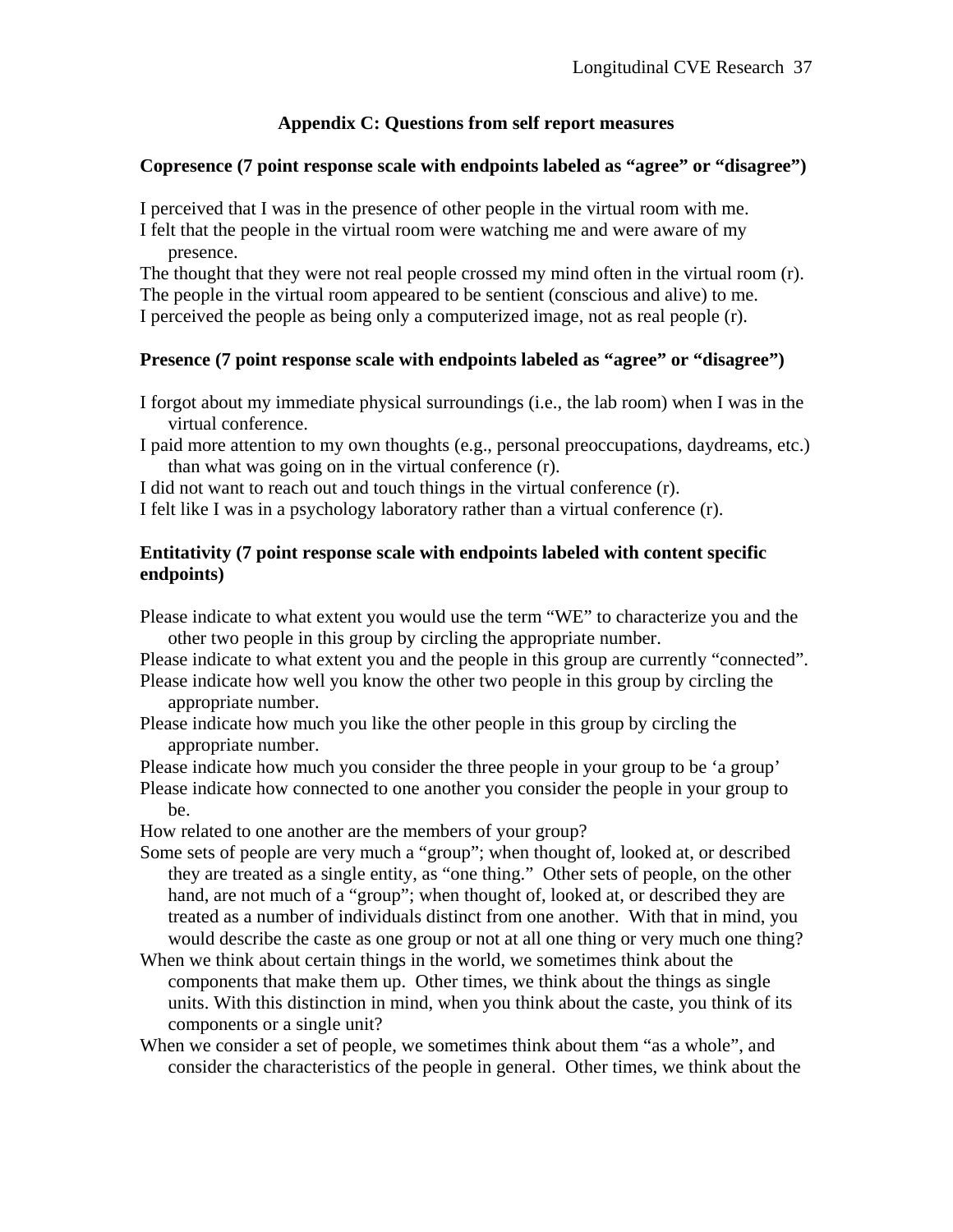set of people as a number of individuals. If you were thinking about these people, would you think about them as a number of individuals or as a whole?

## **Simulator Sickness Questionnaire (4 point response scale with endpoints labeled as "No Symptoms" or "Severe")**

Please indicate the extent to which you are presently experiencing any virtual environment aftereffects RIGHT NOW.

General Physical Discomfort, Fatigue, Headache, Eyestrain, Difficulty Focusing, Increased/Decreased Salivation, Sweating, Nausea, Difficulty concentrating, Fullness of Head (like "medicine head"), Blurred Vision, Dizzy (eyes open), Dizzy (eyes closed), Vertigo (feeling like you or the world is spinning, Stomach Awareness, Burping.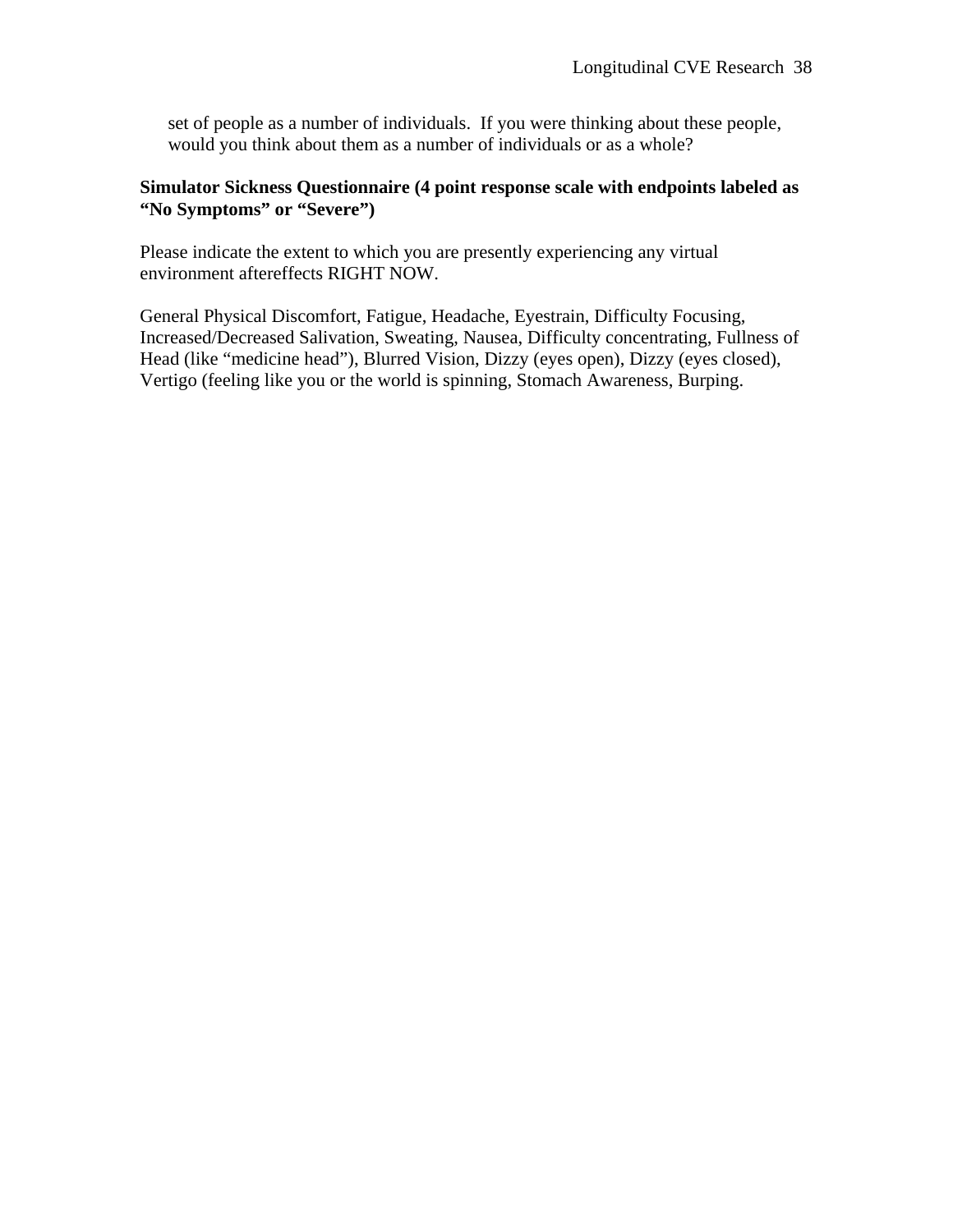#### References

- Bailenson, J. N., & Beall, A. (2005, in press). Transformed social interaction: Exploring the digital plasticity of avatars. In R. Schroeder & A. Axelsson (Eds.), *Avatars at work and play: Collaboration and interaction in shared virtual environments*: Springer-Verlag.
- Bailenson, J. N., Beall, A. C., & Blascovich, J. (2002). Mutual gaze and task performance in shared virtual environments. *Journal of Visualization and Computer Animation, 13*, 313-320.
- Bailenson, J. N., Beall, A. C., Blascovich, J., & Rex, C. (2004). Examining virtual busts: Are photogrammetrically-generated head models effective for person identification? *PRESENCE: Teleoperators and Virtual Environments, 13(4) 416- 437*.
- Bailenson, J. N., Beall, A. C., Loomis, J., Blascovich, J., & Turk, M. (2004). Transformed social interaction: Decoupling representation from behavior and form in collaborative virtual environments. *PRESENCE: Teleoperators and Virtual Environments, 13*(4), 428-441.
- Bailenson, J. N., Blascovich, J., Beall, A. C., & Loomis, J. M. (2003). Interpersonal distance in immersive virtual environments. *Personality and Social Psychology Bulletin, 29*, 1-15.
- Bailenson, J. N., Garland, P., Iyengar, S., & Yee, N. (in press). The effect of implicit similarity in political communication. *Political Psychology*.
- Bailenson, J. N., Swinth, K. R., Hoyt, C. L., Persky, S., Dimov, A., & Blascovich, J. (in press). The independent and interactive effects of embodied agent appearance and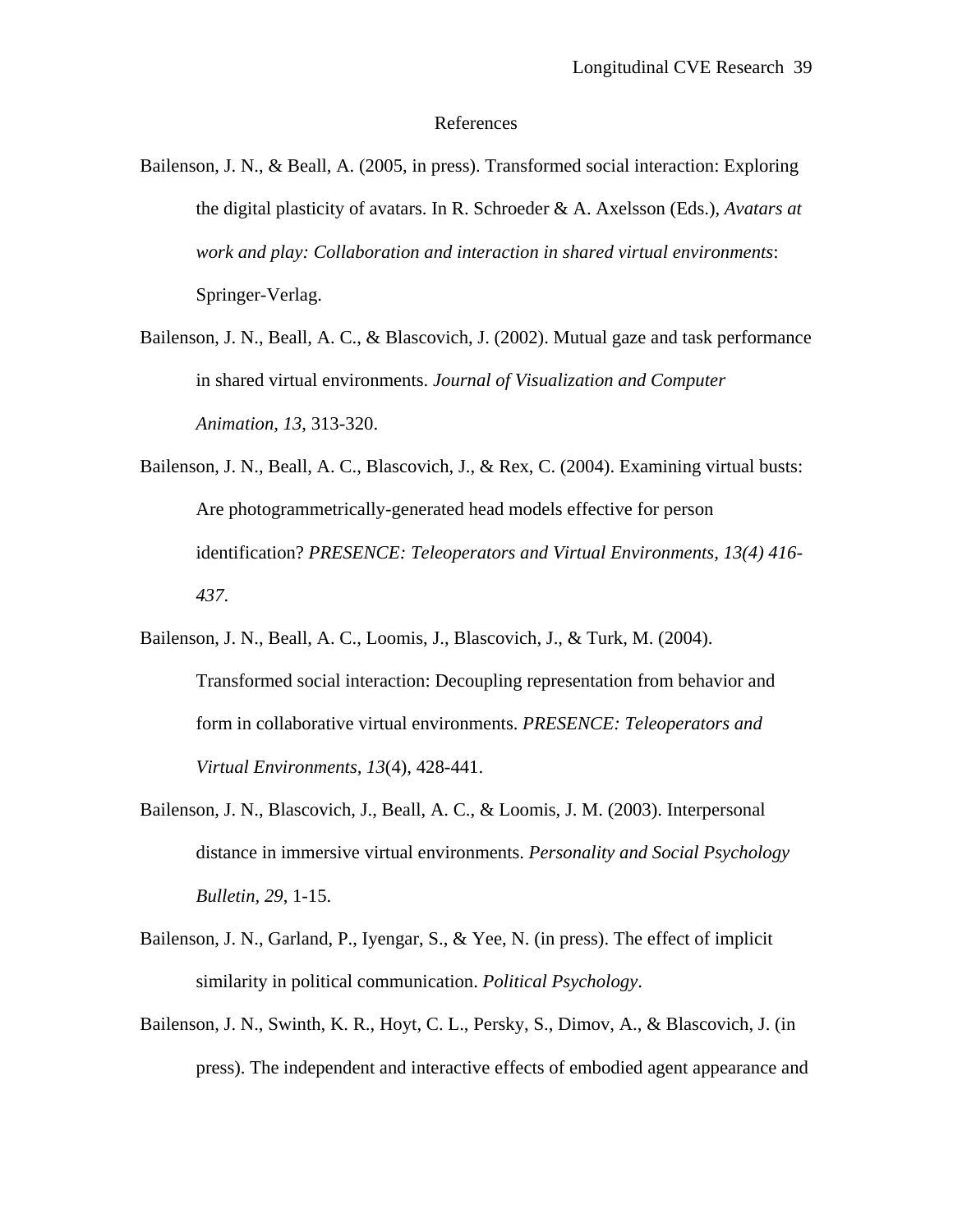behavior on self-report, cognitive, and behavioral markers of copresence in immersive virtual environments. *PRESENCE: Teleoperators and Virtual Environments*.

- Bailenson, J. N., & Yee, N. (in press). Digital chameleons: Automatic assimilation of nonverbal behaviors in immersive virtual environments. *Psychological Science*.
- Beall, A. C., Bailenson, J. N., Loomis, J., Blascovich, J., & Rex, C. (2003). *Non-zerosum mutual gaze in immersive virtual environments.* Paper presented at the Proceedings of HCI 2003.
- Benford, S., Bowers, J., Fahlen, L., Greenhalgh, C., Mariani, J., & Rodden, T. (1995). Networked virtual reality and cooperative work. *PRESENCE: Teleoperators and Virtual Environments, 4*, 242-249.
- Benford, S., Bowers, J., Fahlen, L., Greenhalgh, C., & Snowdon, D. (1995). User embodiment in collaborative virtual environments*.* Paper presented at the *CHI '95 Electronic Proceedings*.
- Berscheid, E., & Walster, E. (1974). Physical attractiveness. *Advances in Experimental Social Psychology, 7*, 157-215.
- Byrne, D. (1971). *The attraction paradigm*: New York, NY: Academic Press.
- Casanueva, J., & Blake, E. H. (2000). The effects of avatars on co-presence in a collaborative virtual environment*.* Paper presented at the *EGVE'00 - 6th Eurographics Workshop on Virtual Environments*, June 2000.
- Chartrand, T. L., & Bargh, J. A. (1999). The chameleon effect: The perception-behavior link and social interaction. *Journal of Personality & Social Psychology, 76*(6), 893-910.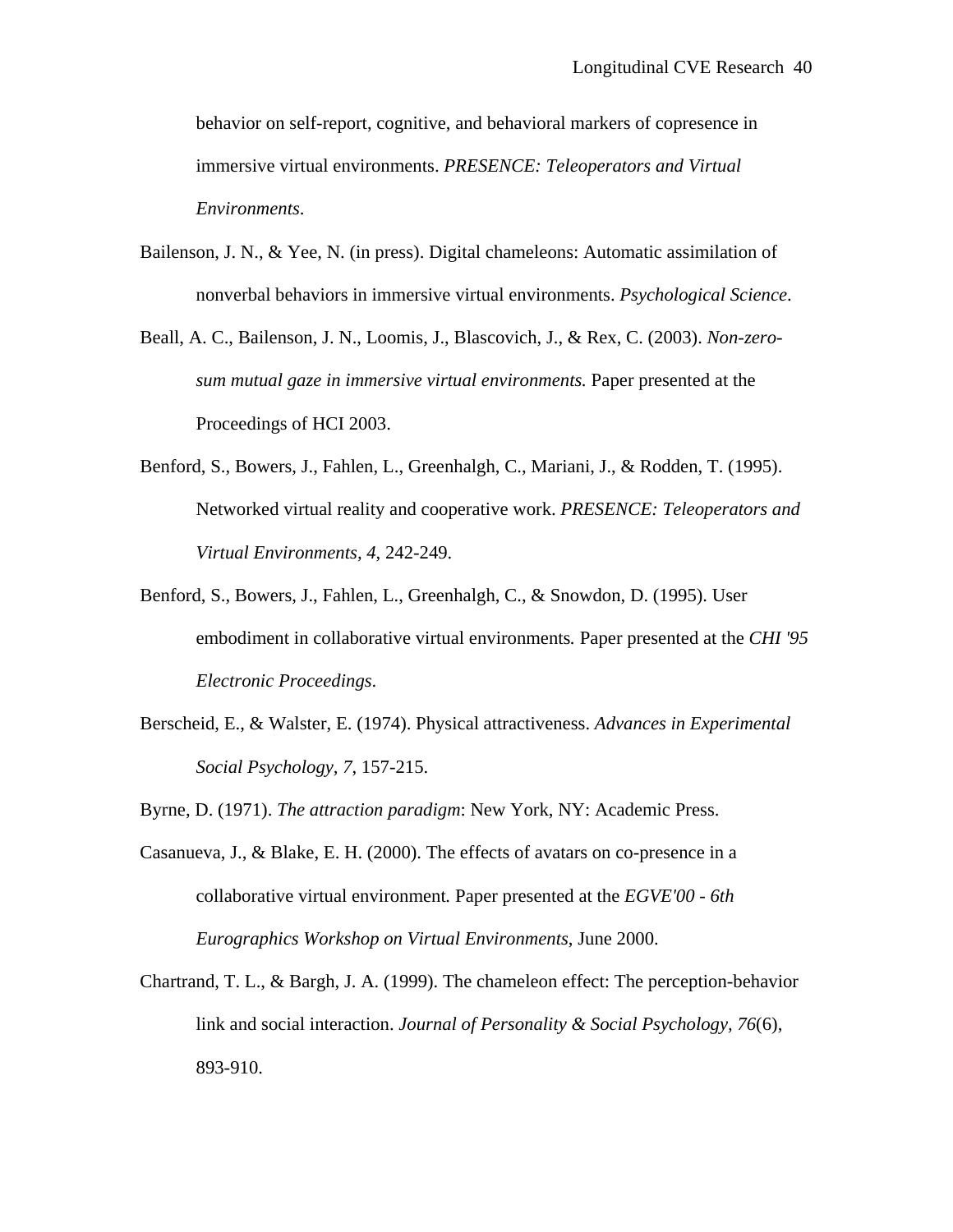- Dourish, P., & Bellotti, V. (1992). Awareness and coordination in shared workspaces*.* Paper presented at the *CSCW 92 Proceedings*.
- Dovidio, J. F., Gaertner, S. L., Anastasio, P. A., & Sanitioso, R. (1992). Cognitive and motivational bases of bias. In S. B. Knouse, P. Rosenfeld & A. L. Culbertson (Eds.), *Hispanics in the workplace* (pp. 75-106): Newbury Park, CA: Sage.
- Garau, M., Slater, M., Vinayagamoorhty, V., Brogni, A., Steed, A., and Sasse, M.A. (2003). The Impact of Avatar Realism and Eye Gaze Control on Perceived Quality of Communication in a Shared Immersive Virtual Environment. *Proceedings of the SIG-CHI*, 529 - 536.
- Hoyt, C. L., & Blascovich, J. (2003). Transformational and transactional leadership in virtual and physical environments. *Small Group Research, 34*(6), 678-715.
- Huesmann, L. R., Lagerspetz, K., & Eron, L. D. (1984). Intervening variables in the tv violence-aggression relation: Evidence from two countries. *Developmental Psychology, 20*(5), 746-777.
- IJsselsteijn, W. A., Freeman, J., Avons, S. E., Davidoff, J., de Ridder, H., & Hamberg, R. (1997). Continuous assessment of presence in stereoscopic displays. *Perception, 26,* 42-43.
- Kendon, A. (1977). *Studies in the behavior of social interaction*.Bloomington: IU.
- Kennedy, R. S., Lane, Berbaum & M. G. Lilienthal (1993). A simulator sickness questionnaire (SSQ): A new method for quantifying simulator sickness. *International Journal of Aviation Psychology* 3(3): 203-20.
- Kirkman, B. L., Tesluk, P. E., & Rosen, B. (2004). The impact of demographic heterogeneity and team leader-team member demographic fit on team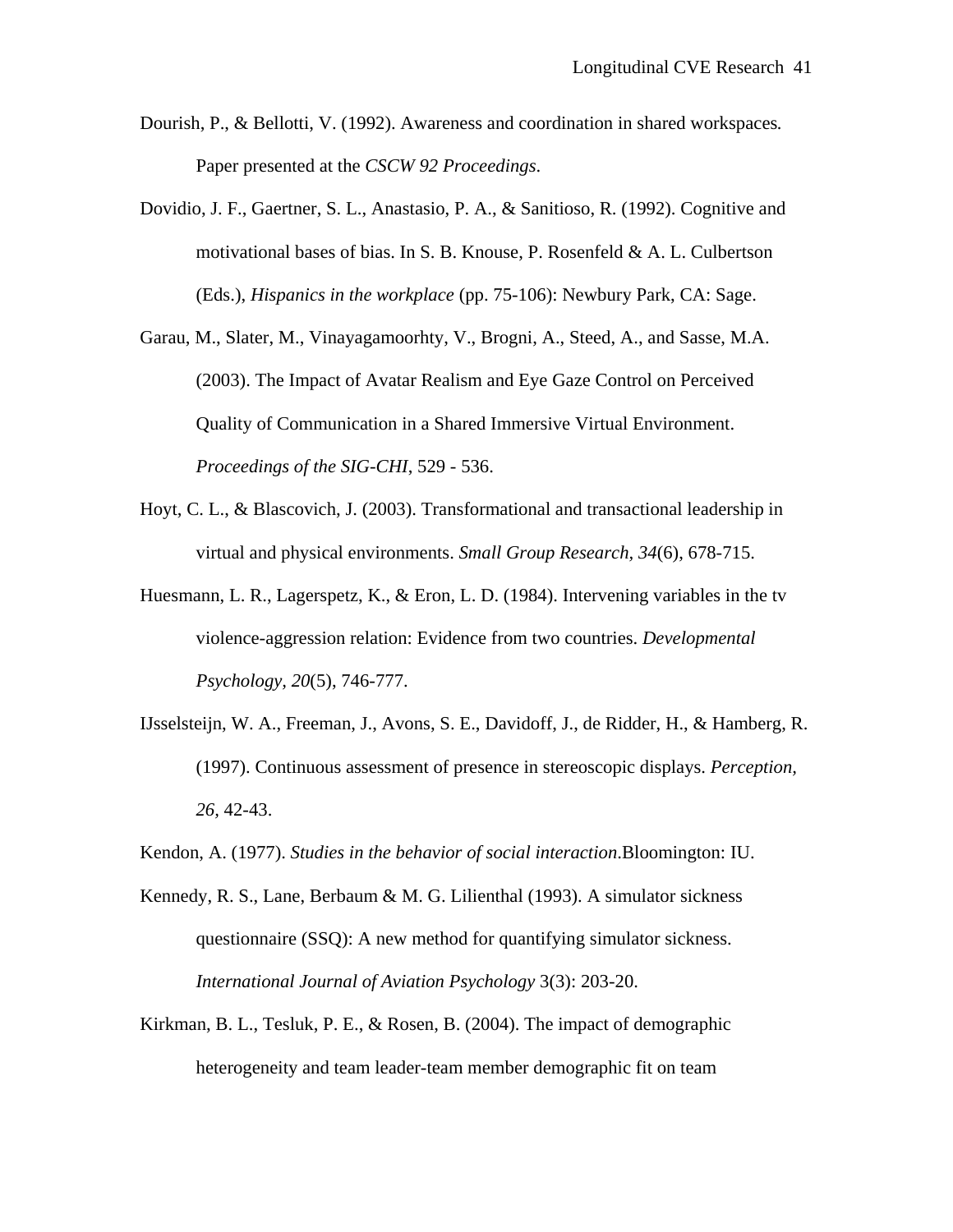empowerment and effectiveness. *Group and Organization Management, 29*(3), 334-368.

Lanier, J. (2001). Virtually There, *Scientific American*, April, 66-75.

- Lickel, B., Hamilton, D. L., Wieczorkowska, G., Lewis, A., Sherman, S. J., & Uhles, A. N. (2000). Varieties of groups and the perception of group entitativity. *Journal of Personality and Social Psychology*, 78, 223-246.
- Maner, J. K., Luce, C. L., Neuberg, S. L., Cialdini, R. B., Brown, S., & Sagarin, B. J. (2002). The effects of perspective taking on motivations for helping: Still no evidence for altruism. *Personality and Social Psychology Bulletin, 28*, 1601-1610.
- Normand, V., Babski, C., Benford, S., Bullock, A., Carion, S., Chrysanthou, Y., et al. (1999). The coven project: Exploring applicative, technical, and usage dimensions of collaborative virtual environment. *PRESENCE: Teleoperators and Virtual Environments, 8(2)*, 1999.
- Reeves, B., & Nass, C. I. (1996). *The media equation: How people treat computers, television, and new media like real people and places*. New York, NY: Center for the Study of Language and Information Cambridge University Press.
- Rocco, E. (1998). Trust breaks down in electronic contexts but can be repaired by some initial face-to-face contact, *Proceedings of the Conference on Human Factors in Computing Systems (CHI'98)*, 496-502.
- Schroeder, R., & Axelsson, A.-S. (2000, May 12 13). *Trust in the core: A study of longterm users of activeworlds.* Paper presented at *A Cybercultural Symposium* in Norrkoping, Sweden.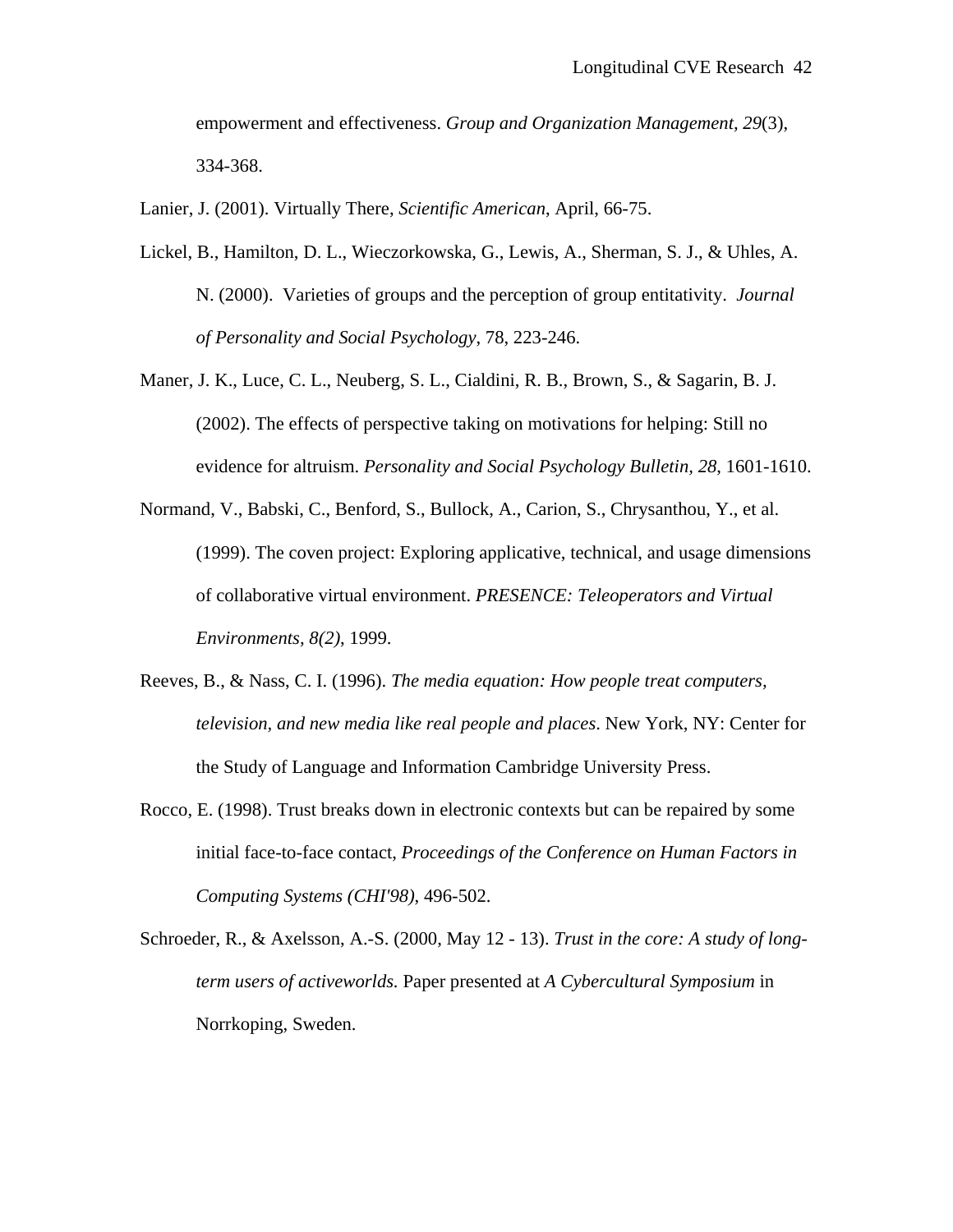- Shanteau, J., & Nagy, G. (1979). Probability of acceptance in dating choice. *Journal of Personality and Social Psychology, 37*, 522-533.
- Slater, M. (in press). How colourful was your day? Why questionnaires cannot assess presence in virtual environments. *PRESENCE: Teleoperators and Virtual Environments*.
- Steed, A., Slater, M., Sadagic, A., Bullock, A., & Tromp, J. (1999). Leadership and collaboration in shared virtual environments. *IEEE VR '99*.
- Suzuki, N., Takeuchi, Y., Ishii, K., & Okada, M. (2003). Effects of echoic mimicry using hummed sounds on human-computer interaction. *Speech Communication, 40*(4), 559-573.
- Terman, L. M. (1916). *The measurement of intelligence: An explanation of and a complete guide for the use of the stanford revision and extension of the binetsimon intelligence scale*: Boston: Houghton Mifflin.
- van Baaren, R. B., Holland, R. W., Steenaert, B., & van Knippenberg, A. (2003). Mimicry for money: Behavioral consequences of imitation. *Journal of Experimental Social Psychology, 39*(4), 393-398.
- Weisberg, R. W. (1995). Prolegomena to theories of insight in problem solving: A taxonomy of problems. In R. J. Sternberg  $&$  J. E. Davidson (Eds.), (Vol. The Nature of Insight, pp. 157-196): Cambridge: MIT Press.
- Yee, N. (in press). The Demographics, Motivations and Derived Experiences of Users of Massively-Multiuser Online Graphical Environments. *PRESENCE: Teleoperators and Virtual Environments*.